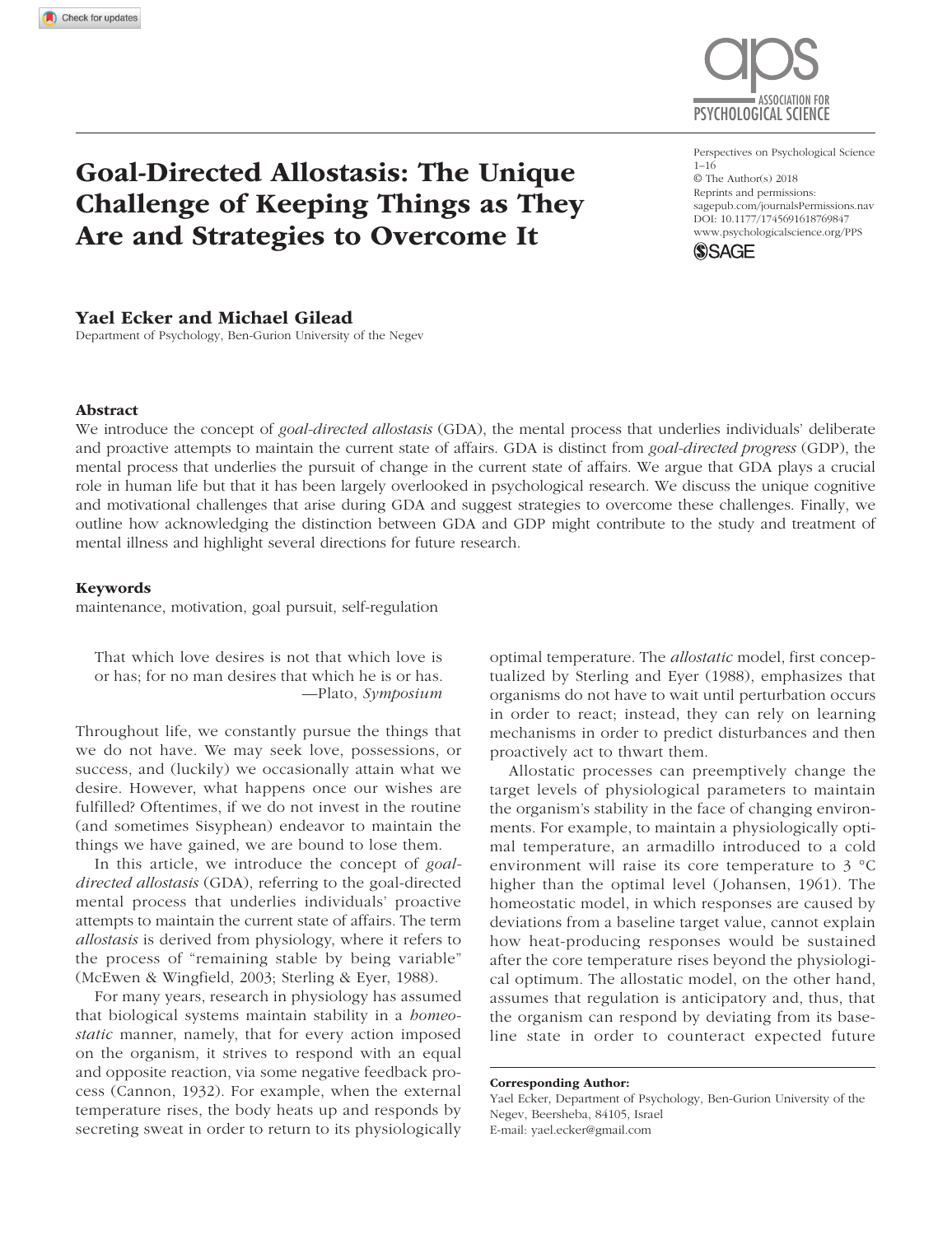disturbances (i.e., the gradual loss of body heat because of the cold temperature).

When an amoeba behaves in an allostatic manner, it does so without deliberation. When human beings engage in allostasis, they can rely on their unique capacity for future thought; namely, they can generate mental representations of hypothetical future events and plan their behavior in accordance with these representations. Thus, when discussing GDA, we focus on humans' ability to rely on reasoning and deliberation in order to maintain their current state.

GDA is prevalent in daily life. It occurs when individuals engage in proactive behavior to maintain their health (Ory, Smith, Mier, & Wernicke, 2010), the strength and vitality of their relationships (Baxter & Simon, 1993; Knee, 1998), or a certain level of self-esteem (Tesser, 2000). GDA is also critical in the domain of behavior change. Whether the issue is addiction (Prochaska, DiClemente, Velicer, Ginpil, & Norcross, 1985; Walitzer & Dearing, 2006; Zhou et al., 2009), physical activity (Fuchs, Seelig, Göhner, Burton, & Brown, 2012; Hallam & Petosa, 2004; Lippke, Ziegelmann, & Schwarzer, 2004; Vansteenkiste, Simons, Soenes, & Lens, 2004), weight loss (Anderson, Konz, Frederich, & Wood, 2001; Williams, Grow, Freedman, Ryan, & Deci, 1996), or any other desired change in behavioral patterns, a central element in an effective intervention is to ensure that, once attained, the desired change is maintained by anticipating future impediments and proactively acting to prevent them.

# Goal-Directed Allostasis Versus Goal-Directed Progress

Whereas GDA focuses on the preservation of the current state, mental processes aimed at goal attainment (henceforth, *goal-directed progress*, or GDP) entail making a change for the sake of advancing in a specific direction either toward a desired state (e.g., getting rich) or away from an undesired state (e.g., recovering from an illness). Put in a different way, the central difference between GDA and GDP is the absence of a gap between the current state of the pursuer and his or her object of desire (henceforth, the *goal object*). As we discuss later, this distinction between GDP and GDA is highly consequential.

In some cases, one can unambiguously discern whether a person is engaging in GDA or GDP. For example, it is self-evident that a person taking the flu vaccine is engaging in GDA (i.e., he or she is behaving in a proactive manner to maintain the current state of health), and a person drinking cough syrup is clearly engaging in GDP (i.e., making a change in the direction of moving away from an undesired state). In other cases, there is no direct mapping between an overt behavior and GDA/GDP. If we see a person taking vitamin C pills, we cannot readily discern whether he or she is trying to recover from a flu (a GDP process) or maintain his or her current health (a GDA process). Nonetheless, as we argue throughout the article, the person taking vitamin C pills to maintain health and the person taking the pills to regain health likely arrived at the same behavior via two different psychological routes. To empirically discern which psychological route led the individual to his or her behavior, we must gauge the individual's goal state (health) and compare it with his or her current state (healthy/sick). In this article, we detail how these two psychological routes (GDA and GDP) differ in terms of the cognitive architecture they entail, their motivational underpinnings, and their phenomenology.

The distinction between GDA and GDP does not mean that they do not overlap; in fact, GDA and GDP processes constantly interact. As noted, even when there is no gap between the desired and current states (e.g., feeling healthy), one can have a goal of maintaining this state of affairs (e.g., a goal of staying healthy); this *maintenance goal* will be pursued via the process we defined as GDA, giving rise to maintenance behaviors (e.g., getting vaccinated). Oftentimes, despite one's best efforts to maintain stasis, a discrepancy between the current and desired states will arise. In such cases, one may react by forming a specific *progress goal* (e.g., recovering from the flu), which will prompt a GDP process and progressrelated behaviors (e.g., taking cough medicine). Once the discrepancy is eliminated (e.g., the person is no longer sick), the progress goal will terminate but the maintenance goal will endure, prompting the individual to continue engaging in GDA. This continuous ebb and flow of GDA and GDP processes lies at the heart of humans' goal-directed behavior.

Given the prevalence of goal-directed behavior aimed at stasis, one could expect that the (potentially important) distinction between GDP and GDA would receive much theoretical and empirical attention. However, it is surprising that this topic has been largely overlooked in the rich literature on motivation and self-regulation, which has often focused on situations wherein there is a discrepancy between the desired and current state of affairs. In fact, common definitions describe the process of goal pursuit as the attempt to reduce the gap between one's current and desired states (Austin & Vancouver, 1996; Elliot & Fryer, 2008; Förster, Liberman, & Friedman, 2007; Kruglanski, 1996), precluding an analysis of GDA. In light of this, we attempt in the present article to put the process of GDA under the microscope and provide an in-depth analysis of the psychology of maintenance.

We begin by clarifying the distinction between GDA and other relevant conceptualizations. We then review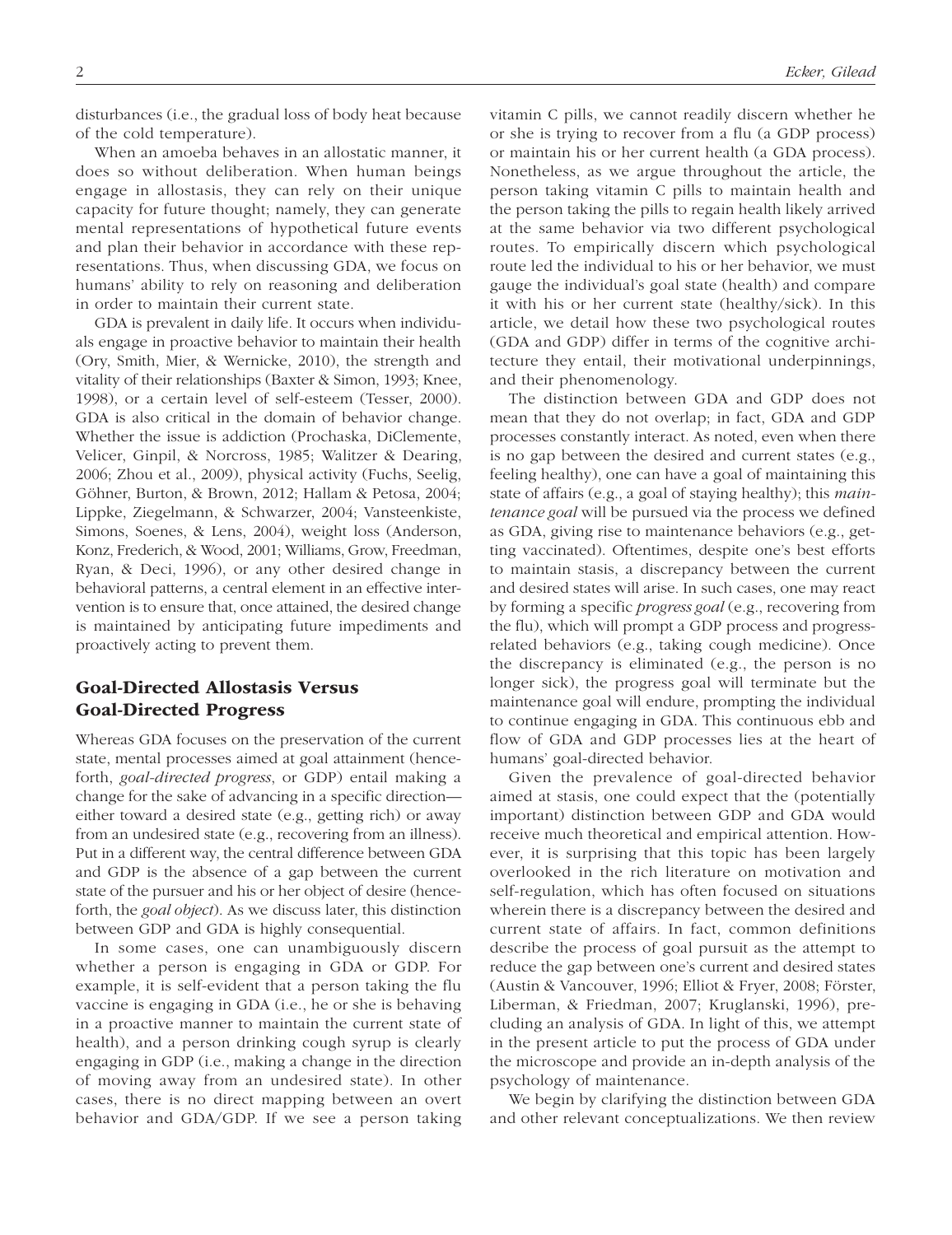existing models of goal pursuit and their ability (or lack thereof) to accommodate the process of GDA. Thereafter, we discuss the unique motivational challenges associated with GDA. We continue with a discussion of the critical importance of research into GDA in the domain of mental health. Finally, we conclude by proposing future research directions supported by the new conceptualization that we offer.

### What Makes GDA Psychologically Distinct?

Over the years, scientists have accumulated a large body of knowledge concerning the determinants of motivation and successful goal pursuit, but these research endeavors have not explicitly addressed the problem of allostasis. One might argue, however, that the process of GDA has been discussed under different headings in previous literature. Thus, before delving into a discussion of GDA, we must explicate the differences between this process and other widely discussed processes in the self-regulation literature.

### *GDA is not Sisyphean GDP*

It could be argued that the same psychology that subserves long-term GDP processes (e.g., pursuing the goal to lose weight) is called on when individuals engage in maintaining a current state (e.g., the attempt to maintain one's weight). As such, GDA may be seen simply as the pursuit of an unattainable long-term goal. In that case, there may not be a need for a lengthy discussion of GDA. Just as Sisyphus was destined to carry the same rock to the top of a hill only to see it roll back down once he finished, people must brush their teeth every day only to see them become dirty again.

However, although construing GDA as the pursuit of an unattainable long-term goal object might suffice for some goals, it does not suffice for others. For goal objects such as keeping one's job or keeping one's marriage, for instance, there might never be a gap between the agent and the goal object (e.g., one might never lose one's job or get divorced). Imagine that Sisyphus's rock stands at the top of the hill—now he is destined to sit beside the rock and make sure it remains in place. In this case, the goal object is fully attained and remains that way, but the process of goal pursuit is eternal just the same—it is the eternal endeavor to maintain things as they are.

### *GDA is not habitual behavior*

One possible reason for the scarcity of research on GDA is that maintenance behavior may seem as if it is a form of *habitual behavior* (e.g., Wood & Neal, 2007) rather than a form of goal-directed behavior. If John brushes his teeth every morning, it is not necessarily because he has a goal to do so—he might do it automatically, relying on a force of habit. Indeed, the task of achieving stasis is sometimes pursued through nondeliberative, automatic, and/or habitual processes.

However, imagine that one morning, John drops his toothbrush in the toilet. Now he must go to the store and buy a new toothbrush in order to brush his teeth. Such behavior is not automatic; it is governed by John's goal to maintain basic hygiene. Had this goal not existed, John's habit of brushing his teeth in the morning would have ceased with the loss of his toothbrush. Because his toothbrush is a means in the service of a goal, John would replace it with different means and continue to brush his teeth every morning (Förster et al., 2007; Martin & Tesser, 2009).

### *GDA is not drive reduction*

When John goes to the dental hygienist, it does not necessarily mean that he is engaged in GDA aimed at maintaining oral hygiene. It could also mean that John woke up in the morning, looked in the mirror and saw that his teeth are not as white as they used to be, and set a goal to mend the situation. In other words, there are many situations wherein individuals behave in a homeostatic manner—engaging in mending behavior, after a deviation from the desired state is felt. In such cases, they engage in a GDP process that allows them to remove the discrepancy between the desired and current states and revert to a state of stasis.

Two of the most influential theories of human motivation—Freud's (1923) foundational theory of human drives and Clark Hull's (1934) drive-reduction theory view human life as a process of striving for homeostasis. These theories make predictions and draw conclusions about people's behavior when in a *drive state*, that is, when homeostasis is disturbed. They do not, however, discuss goal-directed behavior while the individual is still in the state of equilibrium, namely, when there is no discrepancy between one's current state and one's desired state.

Yet, as noted, people clearly do engage in proactive maintenance behavior (Duff, Harland, & Thangarajah, 2006), even when they are not in a drive state. For example, John does not need to be served with divorce papers to prepare a romantic dinner for his wife. He can engage in goal-directed behavior that anticipates the consequences of not investing in the maintenance of his relationship and can expend the resources needed to keep the flame alive.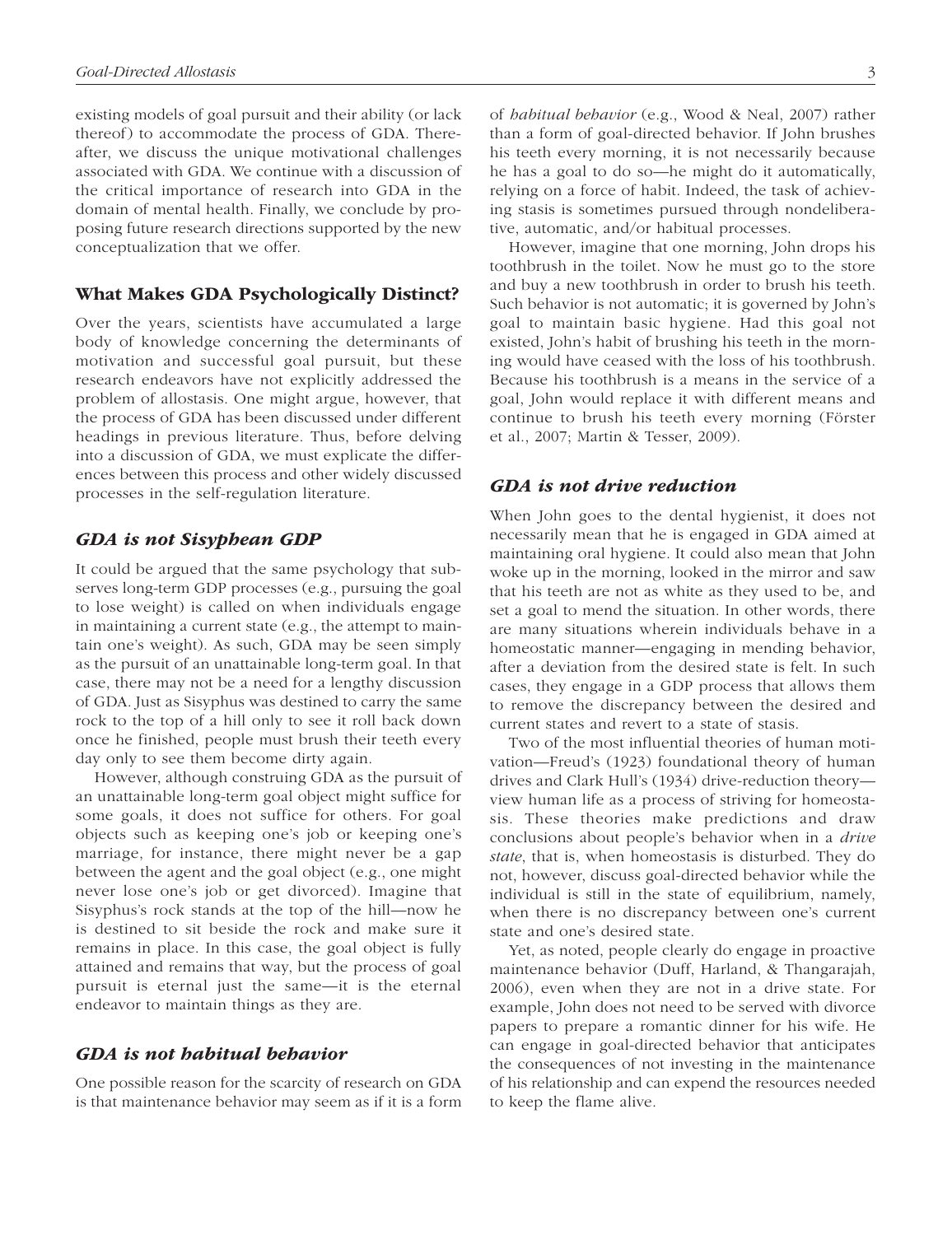### *GDA is not counteractive self-control*

Engaging in GDA is often very important in situations wherein temptations that can disturb the stasis abound. For example, if John is trying to maintain his weight, he may reason that he should avoid passing by a bakery, knowing that his plan to eat healthier food could be foiled once he smells the baked goods. Such proactive strategies for dealing with temptation have been studied in the literature on "counteractive self-control" (Trope & Fishbach, 2000). This research has shown that individuals can effectively avoid temptations by using such means as precommitting to a specific behavior (and accepting sanctions if they break their commitment; e.g., Ariely & Wertenbroch, 2002; Trope & Fishbach, 2000); likewise, individuals can anticipate tempting obstacles (e.g., the baked goods) and devalue these temptations via a process termed "counteractive bolstering" (Fishbach, Zhang, & Trope, 2010).

It is important to note that the literature on proactive handling of temptations does not specifically pertain to GDA and discusses means that can help individuals succeed in both GDA and GDP. If John wants to maintain his weight, he can indeed rely on a precommitment strategy and pay for an expensive gym membership. However, John may use this precommitment strategy also when his goal is to lose weight, to become more muscular, to meet potential partners, and so forth.

### *GDA is not prevention orientation*

Regulatory-focus theory (Higgins, 1998) divides human motivation into two basic orientations: promotion and prevention. Promotion orientation involves a focus on (achieving) positive outcomes, whereas prevention orientation involves a focus on (avoiding) negative outcomes. Research within regulatory focus theory has shown that some people tend to focus on potential positive outcomes and experience a sense of eagerness during goal-directed behavior; other people focus on the potential losses and experience a sense of vigilance during goal-directed behavior (Higgins, Shah, & Friedman, 1997).

It may seem as if GDA is simply prevention-oriented goal pursuit. Indeed, GDA is a process whereby an individual prevents a change to the status quo, and GDP is a process whereby an individual promotes some desired change. However, GDA can just as well be described as a process whereby an individual promotes preservation of the status quo, and GDP as a process whereby an individual prevents the perpetuation of an undesired state. Regulatory focus theory does not aim to provide an account of the (potentially distinct) mechanisms involved in maintaining a state or progressing. Rather, it is a theory of the motivational states that subserve goal-directed behavior, be it the pursuit of progress or of stasis. Most important, both GDA and GPA can be effectively pursued with either a promotion or a prevention focus.

For example, the attempt to maintain one's current weight (a GDA process) can manifest as prevention motivation, focusing on negative outcomes (e.g., "I have to keep eating healthy so that I don't become fat"). However, the same process of GDA can also be accomplished by focusing on positive outcomes (e.g., "By maintaining a healthy diet, I manage to keep looking great"). Likewise, the attempt to lose weight (a GDP process) can manifest as prevention motivation, focusing on negative outcomes (e.g., "I have to start eating healthy so that I stop being fat"). And yet, the same process of GDP can also be accomplished by focusing on positive outcomes (e.g., "If I will follow a healthy diet, I could look great"). Thus, the progress-maintenance axis is orthogonal to the regulatory focus axis.

This does not mean, however, that there is no correlation or affinity between GDA and prevention focus. For example, Brodscholl, Kober, and Higgins (2007) found that participants with a chronic prevention focus evaluated a prize more highly after pursuing it in a task in which tokens were to be maintained rather than attained. The opposite was true for participants with a chronic promotion focus. As such, it may be the case that the effective pursuit of maintenance goals is often associated with a prevention-focused motivational state. In light of this, as we discuss later, adopting a prevention mindset may have benefits for GDA.

### The Cognitive Architecture of GDA

## *Can existing models of goal-directed behavior accommodate GDA?*

As noted, research on the cognitive and motivational underpinnings of goal-directed behavior has generated rich theory and data. However, to date, the focus of the self-regulation literature has been almost exclusively on GDP. In fact, as noted earlier, the very notion of goal-directed behavior is often defined in a manner that excludes GDA, as common definitions describe the process of goal pursuit as the attempt to reduce the gap between one's current and desired states (Austin & Vancouver, 1996; Elliot & Fryer, 2008; Förster et al., 2007; Kruglanski, 1996).

Relying on such conceptualizations of goal-directed behavior, Carver and Scheier (1982) introduced a model that predicts people's efforts in pursuing a goal object by their rate of progress toward achieving it. The model assumes a system that detects deviations from the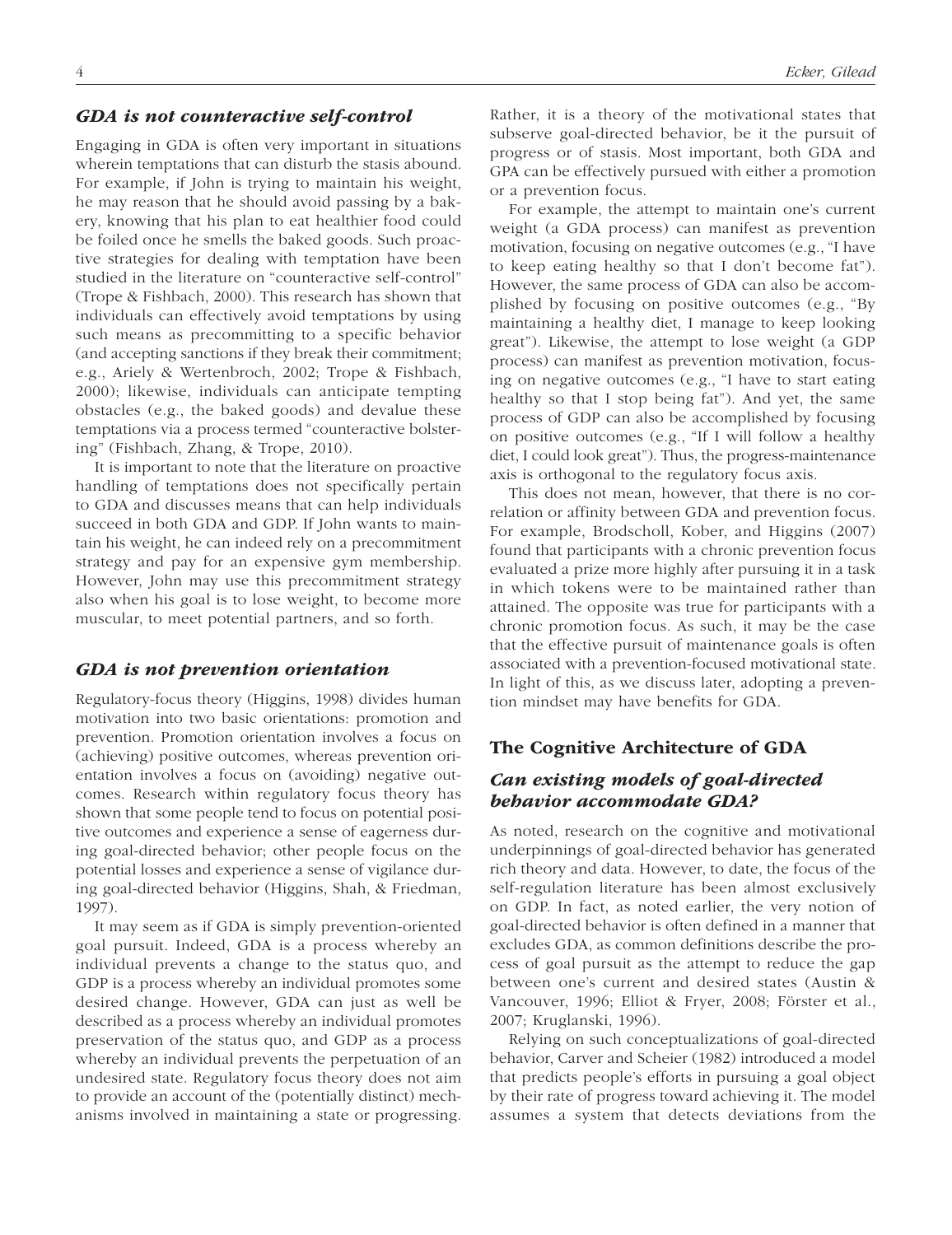anticipated rate of progress. Exceeding the anticipated rate creates positive affect, which in turn leads individuals to reduce their efforts toward that specific goal and move their efforts to the pursuit of another goal. In contrast, if the rate is slower than anticipated, negative affect is elicited and, as a result, people increase their effort in pursuing the goal. In GDA, however, there is no rate of progress and no anticipated progress, as the goal object is already attained. Therefore, Carver and Scheier's model, as well as other theories that rely on that model (Fishbach & Dhar, 2005; Louro, Pieters, & Zeelenberg, 2007), does not predict allocation of resources to maintenance.

One influential model that, at first glance, seems to address maintenance goals is Powers's (1973) cybernetic model. This model proposes that goal-directed behavior is regulated via a feedback-control system that compares an external input with a certain standard and operates to match the input to the standard; after each operation, the system compares the external input and the standard again, until the discrepancy between them is eliminated. Note that testing of the discrepancy between the standard and external input does not end when the discrepancy is eliminated; the system continues to monitor disturbances and ensure that the standard is met indefinitely. In virtue of this quality, Powers's model seems adequate to explain the task of incessant monitoring inherent in maintenance goal pursuit. However, although the system in Powers's model monitors situations in which there is no discrepancy, it does not operate on them. The individual begins to pursue a goal only when a discrepancy is found.

To allow a system to pursue stasis before any discrepancy is detected, the system must be able to anticipate the disturbance. Whereas the classic and most influential models of goal-directed behavior (e.g., Carver & Scheier, 1982; Powers, 1973) cannot account for allostasis, a recent computational model of goaldirected behavior, the multiple-goal-pursuit model (Vancouver, Weinhardt, & Vigo, 2014), does allow for allostatic processes. Similar to its antecedent models, the multiple-goal-pursuit model implements a feedback loop, wherein one's current state is continually compared with a desired state. However, this novel model includes an additional feedback loop that calculates a measure of expected disturbance and sends it to the main feedback loop. Thus, the goal object is considered as being attained (and efforts are relaxed) only when the current state exceeds the goal standard by the amount of expected disturbance.

How can an individual predict disturbances to the stasis before they occur? Within the multiple-goalpursuit model, future disturbances are predicted on the basis of the feedback received concerning past disturbances. For instance, if John has had three failed marriages, he must have learned from them to predict when things are about to go sour. Indeed, in situations wherein disturbances to the stasis are repeatedly encountered, the challenge of allocating the effort needed to remain in place becomes quite tractable. However, in many cases, the task of GDA requires predicting previously unencountered scenarios. Even if John never divorced, he can still reason that he should invest in his relationship if he is to avoid drifting apart from his spouse. Despite the fact that humans are capable of such forward-thinking behavior, this capacity is unaccounted for by feedback-control models, including the multiple-goal pursuit model.

### *GDA heavily relies on prospective processes*

For individuals to be able to predict previously unencountered scenarios, they must rely on their capacity for *prospection*—the ability to transcend the here and now and to imagine novel future states (e.g., Bar, 2009; Suddendorf, 2013). This capacity for prospection is believed to rely on an intricate cognitive architecture: To prospect, individuals need to retrieve relevant episodic and semantic memories and use these inputs during some process of mental simulation or logical inference, producing a model of a possible future reality that can be assessed for its plausibility and consequentiality (Suddendorf & Corballis, 2007).

Clearly, foresight is critical for any type of effective goal pursuit. If John wishes to ask Jane out on a first date, his ability to predict that inviting her to a romantic dinner at McDonald's would result in poor outcomes is crucial for his success. However, prospection plays a more inherent and necessary role in GDA. If John wishes to maintain the health of his marriage with Jane (and wishes to act before being served with divorce papers), his task entails an added layer of complexity: First, he must have the foresight to understand that if he does not spend the time going on date nights with his wife, she may grow distant; only then, he must predict what will constitute a romantic evening.

Another important challenge associated with the prospective nature of GDA concerns the cognitive complexity of quantifying the seriousness of potential disturbances. In the case of GDP, there is a clear and immediate discrepancy between one's current and desired states; thus, the process of making an informed decision on whether to act is rooted in concrete facts (e.g., the fact of my being hungry). However, in the case of GDA, a decision to act is strictly based on speculation, and the set of counterfactual worlds that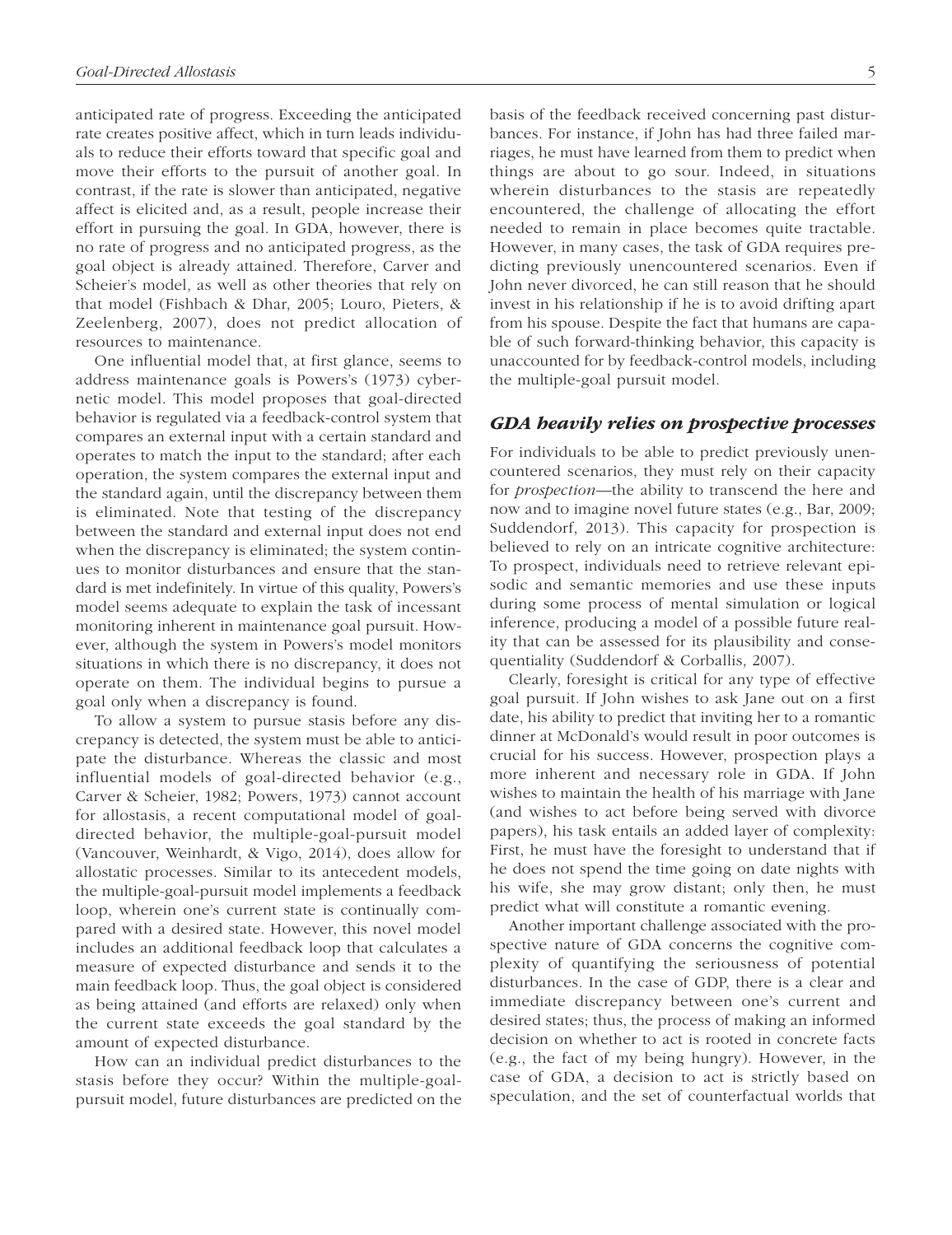one needs to assess is potentially infinite. Consider the task of maintaining health; there are virtually innumerable threats that can disturb this goal: John should consider the possibility that he has poor cardiovascular health (and maybe start jogging), that he is exposed to pesticides (and maybe buy organic foods) and to air pollution (and maybe leave the city), and so forth. The cognitive complexity of assessing the seriousness of such a wide set of potential threats is likely what leads people to give up on GDA and decide to cross that bridge when they come to it.

Finally, aside from relying on the capacity for prospection, GDA also heavily relies on the capacity for *prospective memory* (e.g., Einstein & McDaniel, 1990)—the ability to remember to perform an intended future action. As can be attested to by numerous flowers and ferns that have perished because of their owners' unreliable watering regimen, the task of remembering that one needs to perform a maintenance behavior is highly fallible. Surely, prospective memory also plays an important role in the case of progress goals (e.g., remembering to go to the gym in order to lose weight). However, in GDP, the discrepancy between one's current state and desired state has the capacity to serve as an occasional wake-up call that spurs action (e.g., looking in the mirror and being reminded that you have put on a few pounds). In the case of GDA, wherein there is no discrepancy to remind you to act, prospective memory is of critical importance.

Thus, as we have shown, the importance of prospective processes in GDA stems from the absence of disturbances in the immediate reality. However, one can think of borderline scenarios in which there is no gap between an individual and his or her goal object but in which the disturbing forces have a strong and immediate presence. Imagine, for instance, a swimmer who exerts great effort in swimming against the current, for the purpose of remaining in the same place. In this case, one is engaging in GDA but need not rely on prospective processes. Such liminal cases highlight the fact that although GDA and GDP represent two distinct types, their manifestation may best be seen in graded rather than absolute terms.

To conclude, in light of the complexities of the cognitive operations typically required for effective GDA, it may not be surprising that people find maintenance behavior to be challenging (Stamatogiannakis, Chattopadhyay, & Chakravarti, 2010, 2011). Furthermore, as we detail in the next section, the process of GDA is also characterized by several unique motivational challenges that arise whenever individuals have to work hard just to maintain their current circumstances.

# The Unique Motivational Challenges in GDA

Consider the state of public infrastructure in the United States. Despite the well-recognized and widely agreedon importance of functioning dams, bridges, roads, and pipelines, they are currently in a state of disrepair because of a lack of public interest in routine maintenance operations and a severe lack of funding.<sup>1</sup> In the words of the satirist John Oliver, discussing the issue of infrastructure maintenance on *Last Week Tonight*,

Infrastructure is like Legos: Building is fun, destroying is fun, but a Lego maintenance set would be the most boring fucking toy in the world. Oh, it comes built, and then you maintain it, and if you do it right, nothing happens, and eventually you die. (Oliver et al., 2015)

As noted, a central aspect of maintenance behavior is that people often experience it as more difficult and effortful than progress-related behavior (Stamatogiannakis et al., 2010, 2011). Next, we attempt to understand the difficulty of maintenance by examining the challenges of finding the motivation to engage in maintenance behavior at the biological, functional, and phenomenological levels of analysis.

# *The biological level*

It is widely held that organisms have biological systems that regulate behavior in response to threats and opportunities that played an important role throughout the organism's evolutionary history (e.g., Kenrick & Shiota, 2008). More specifically, the motivational system comprises systems that promote approach toward appetitive stimuli (e.g., food, sex) and systems that promote the avoidance of aversive stimuli (e.g., noxious substances, predators). Indeed, research into neural bases of motivation has provided evidence for the existence of distinct systems that govern approach and avoidance behaviors (Elliot & Covington, 2001). For example, the mesolimbic dopamine system plays an important role in approach behavior (Alcaro & Panksepp, 2011), whereas other limbic systems play an important role in avoidance of aversive stimuli (Eddington, Dolcos, Cabeza, Krishnan, & Strauman, 2007; Rutherford & Lindell, 2011).

It is noteworthy that both the approach and avoidance systems seem to be activated in reaction to a discrepancy between the current state and the desired state (Elliot & Covington, 2001). When an organism is hungry, the approach system will recruit cognitive and energetic resources to seek food. Similarly, when the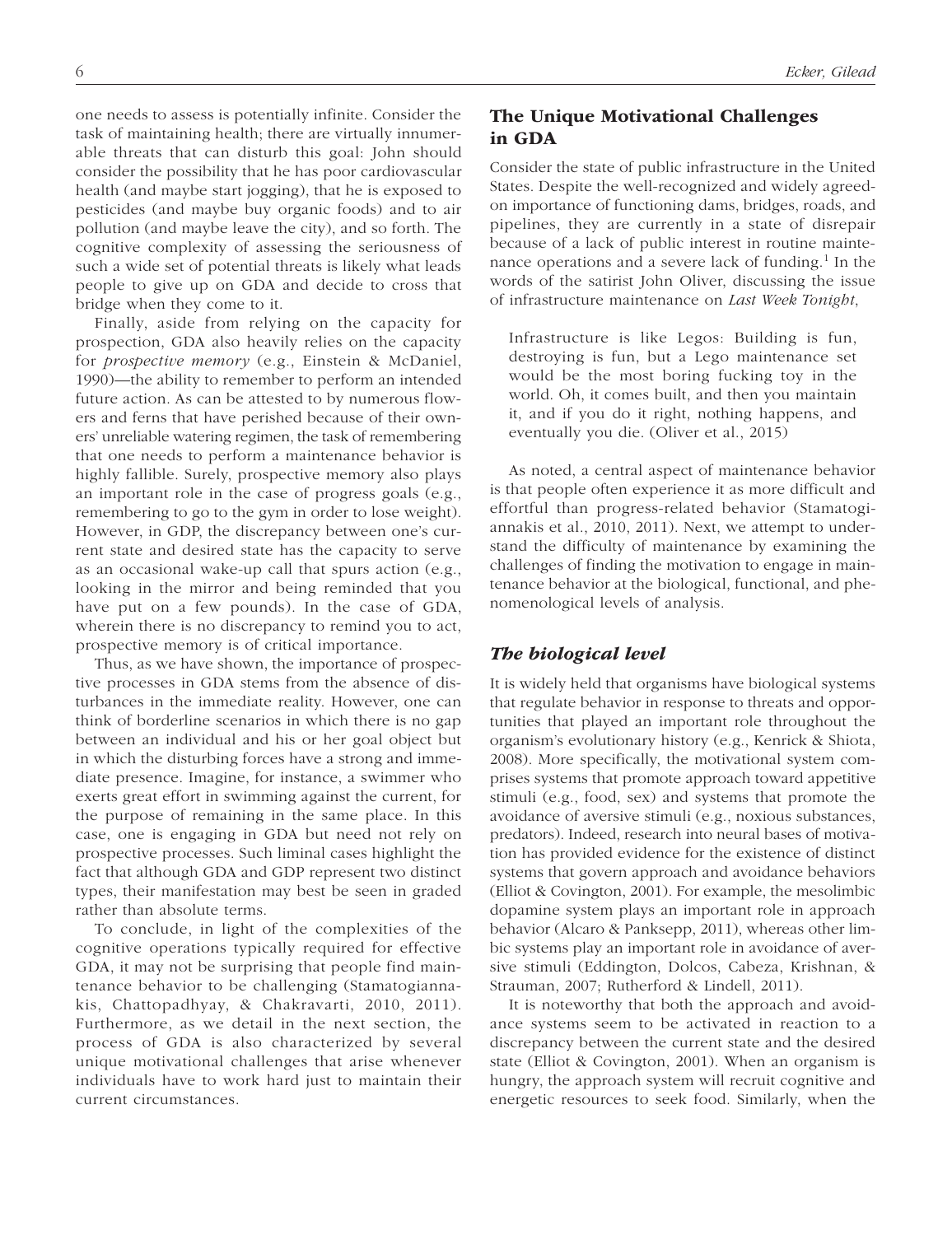organism senses a predator, the avoidance system will recruit the resources needed to escape it. In the case of allostasis, there is no need to avoid or to approach the goal object, as it is already exactly where it needs to be. Consequently, our biological systems for avoidance and approach may remain dormant and fail to motivate behavior.

### *The functional level*

In life, there are always many more goals than one can pursue. This means that every act of goal pursuit has its "opportunity costs" (Kurzban, Duckworth, Kable, & Myers, 2013). To behave in an adaptive manner, individuals must be accountants of effort and gain, carefully choosing which action is worthwhile to pursue at a given time. Such calculations are often done in complex and messy environments, characterized by much uncertainty; in light of this, they are often supported by various simplifying assumptions and mental heuristics. Unfortunately, the heuristics that individuals use in the economics of goal-directed behavior often put the expenditure of resources on GDA at an inherent disadvantage.

*Magnitude-of-discrepancy prioritization.* Imagine a student studying for her final exams in physics and chemistry. She has already covered 20% of the material in physics and 80% of the material in chemistry. Given that she needs to pass both exams, it is probably better for her to focus her efforts on studying physics, rather than striving for a perfect grade in chemistry. More generally, many real-life situations are characterized by the law of diminishing returns (Smith, 1776/1838), wherein "the first bite of the apple is more rewarding than the last one" (and wherein the difference between a grade of A+ and A is much less meaningful than the difference between a D– and an F). Indeed, research on effort allocation in multiple goal environments shows that people abide by this normative prescription and often apply a discrepancyreduction heuristic, wherein different goals are prioritized according to the extent to which the current state differs from the desired state (Schmidt & DeShon, 2007). Unfortunately, the application of such a heuristic will always push maintenance goals to the bottom of the to-do list. A testable hypothesis that stems from this dynamic is that individuals will find it harder to recruit the motivation to engage in maintenance behavior as compared with progress, especially when other, high-discrepancy goals are made salient. In other words, we predict that maintenance goals would be at an inherent disadvantage compared with progress goals when it comes to resource allocation.

*Certainty-of-discrepancy prioritization.* The greatest tragedy for a frugal agent is the expenditure of effort for absolutely no reason (Kurzban et al., 2013). In light of this, a central parameter in deciding whether or not to act on a specific goal is the certainty that the allocation of effort is required. In the situation of GDP, the existence of a discrepancy is a brute fact (e.g., my spouse is filing for divorce). In contrast, in the case of GDA, there is always the possibility that the discrepancy between the desired state and the actual state will never occur. In light of this, individuals often apply the "we'll cross that bridge when we come to it" heuristic (i.e., "Sure, maybe climate change is real, but maybe not. I will believe it when I see it. For now, we need to worry about coal mining jobs").

A testable hypothesis that stems from this dynamic is that individuals will find it easier to recruit the motivation to engage in maintenance behavior when the imminence of future discrepancies is made salient. Indeed, perhaps it is not surprising that research into the allocation of maintenance efforts in the domain of climate change suggests that communicating that the threat of environmental catastrophe is certain (rather than likely) produces strong effects on individuals' willingness to engage in this maintenance behavior (Jones, Hine, & Marks, 2017).

*Rate-of-discrepancy-reduction prioritization.* Although it is sometimes a good idea to invest efforts in the goal that is characterized by the highest level of discrepancy, another good heuristic is to focus on the goal wherein one is making the quickest gains. A scientist trying to decide whether to invest time in a research project that seems to rapidly advance toward publication, or a project that shows steady but slow progress, may choose to "run for the finish" and only afterward switch to investing in the slowly moving project. Individuals must consider their relative position with regard to a start or end point in order to calculate their rate of progress.

Indeed, much work in the goal-pursuit literature suggests that goal pursuit is heavily influenced by feedback on the progress rate away or toward some reference point (Bonezzi, Brendl, & De Angelis, 2011; Carver & Scheier, 1982; Fishbach & Dhar, 2005; C. Hull, 1934; Kivetz, Urminsky, & Zheng, 2006; Koo & Fishbach, 2012). Classic research shows that rats running toward a reward move progressively faster as they see that they are approaching their goal object (C. Hull, 1934). Humans, likewise, display heightened motivation with growing proximity to their goal objects (e.g., Kivetz et al., 2006). Similarly, research on the stuck-in-themiddle hypothesis (Bonezzi et al., 2011) suggests that increased proximity to the end point as well as proximity to the starting point have a motivating influence on goal pursuit. Whether one is approaching safe shores or just beginning one's trip, the proximity to a reference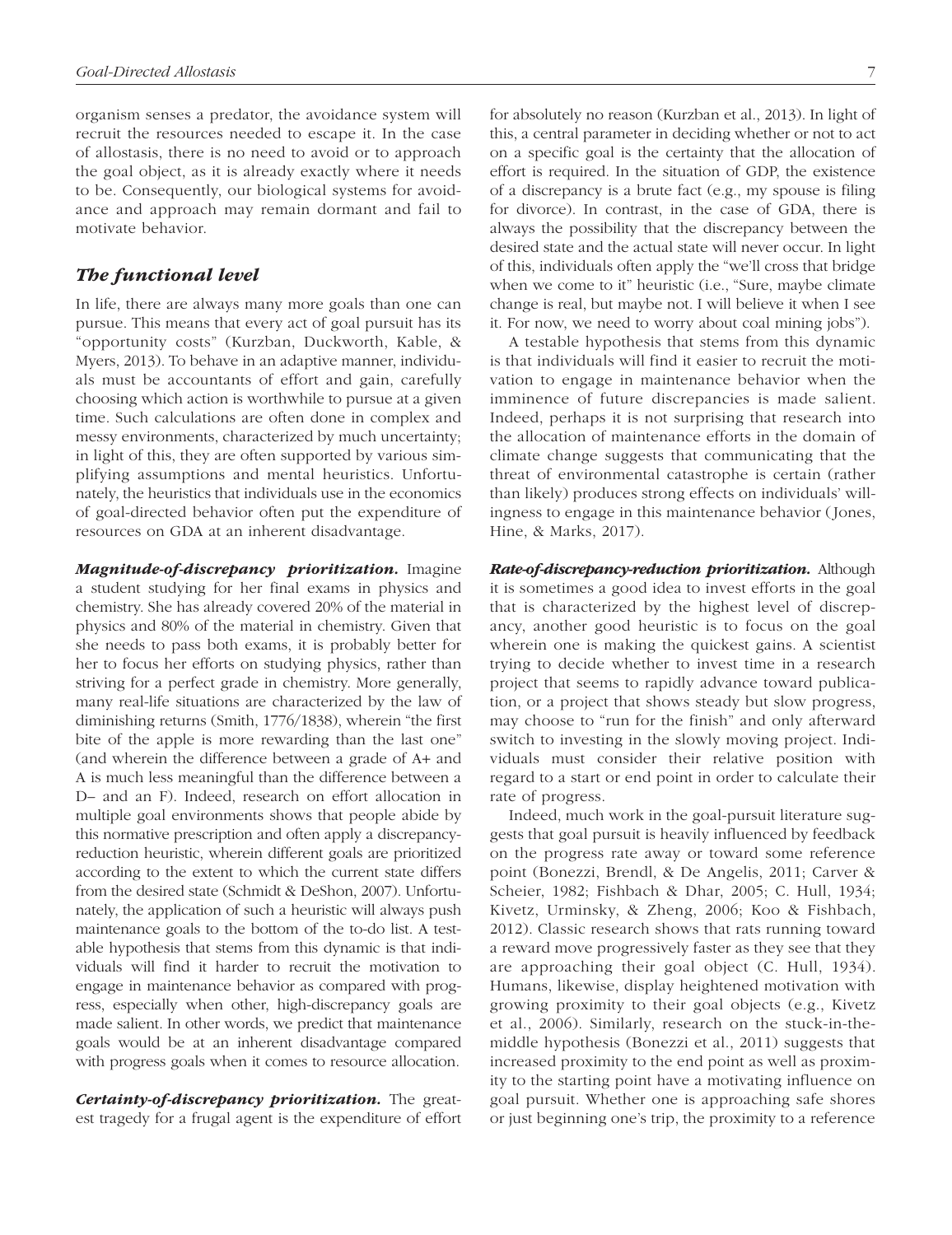point makes the (relative) progress rate highly salient and observable.

Feedback regarding rate of progress has little meaning when one wishes to maintain stasis. If Sisyphus lies at the top of the mountain next to his rock, he will not receive any feedback about his progress rate toward or away from the goal object. In fact, the progress rate cannot be defined in such situations. Consequently, the progress-dependent feedback that serves to prioritize and boost the allocation of mental and physical resources toward goal pursuit is unavailable in the case of GDA.

### *The phenomenological level*

As highlighted by John Oliver in the case of the Lego maintenance set, a main problem with allostasis is that it is boring. The nature of maintenance pursuit is inherently repetitive: Whereas GDP involves an experience of longing or fear and entails constant changes in the intensity of that experience, GDA is characterized by an affective plateau, a sense of being comfortably numb. Such unchanging, routine behavior and experience over extended periods of time may cause boredom and decreased motivation (Foxx, 2013; Kurzban et al., 2013).

The aversiveness of boredom might have surprisingly negative effects on human behavior. Wilson et al. (2014) found that participants preferred to administer electric shocks to themselves rather than spend time alone in a room with nothing to do. The absence of diversity and stimulation and the experience of boredom also allow time for discouraging thoughts to creep into one's mind. Evidence to such an effect was provided by Stamatogiannakis et al. (2011), who found that participants generated more thoughts about possible obstacles and interferences when engaging in maintenance compared with progress tasks.

Finally, as noted earlier, to engage in GDA is to anticipate trouble. One does not go to routine checkups at the doctor unless one considers a future world that includes illness and even death. Whereas unpleasant thoughts are clearly present in the case of homeostatic GDP, wherein one is attempting to move away from an undesired state (e.g., investing efforts to cure an illness), the case of GDA is unique in that such depressing thoughts are potentially avoidable. In other words, to engage in GDA often means engaging in an effortful and goal-directed consideration of doom, in a situation wherein one can (potentially) afford to think much happier thoughts.

## Strategies to Overcome the Motivational Challenges of GDA

As noted, recruiting the motivation to engage in GDA has its difficulties. Despite this, there is a marked scarcity of research that explicitly aims to help individuals during GDA. Below, we present a few possible strategies that could help overcome the difficulties associated with GDA, the efficacy of which warrants further investigation.

### *Alter the level of goal abstraction*

One possible strategy to pursue a maintenance goal is to turn it into a progress goal. This can be accomplished by relying on the fact that the same goal object can be construed at different levels of abstraction (Liberman & Trope, 2008; Vallacher & Wegner, 1989). For instance, if John's goal is to maintain his current job, he can reframe it as a progress goal by focusing on more specific details, such as "finish this urgent report by Monday." By choosing a more concrete subgoal and focusing on it, John gains a progress goal that can better energize goal pursuit (Gollwitzer, 1999; Locke & Latham, 1990). Similar outcomes may be achieved by increasing the level of abstraction: John can look at the bigger picture and realize that the higher order goal in maintaining his job is to buy a house and raise a family, and because this goal object has yet to be attained, he can now progress toward it. Thus, future research can compare the effectiveness of adopting a more concrete/abstract goal-object construal during GDA (vs. GDP).

## *Keep aspiring for more*

John could aspire to get a better position at work instead of maintaining his current position. In this way, instead of changing GDA to GDP by a shift in abstraction level, GDA becomes GDP by changing the goal object itself. In other words, if John just wants to remain at Point A, he could strive to get to Point A+1 and thus ensure that he remains (at least) in the same place.

Novemsky and Dhar (2005) presented participants with a choice between a reward that was consistently moderate and a reward that was more variable (i.e., sometimes higher and sometimes lower in value compared with the consistent reward). In this study, people were more likely to choose the variable reward that offered a chance for a higher level of fulfillment, but only when they were progressing well on their goal. In other words, when the participants' goal object was already achieved or close to achievement, they began to pursue the chance for higher rewards, indicating an upward shift in the desired level of goal achievement. This allowed the participants to preserve a discrepancy between actual and desired states.

The disadvantage of the upward shift is the constant need to change the actual goal object. This change is often accompanied by a necessity to invest more effort in the goal and by a reduced sense of satisfaction and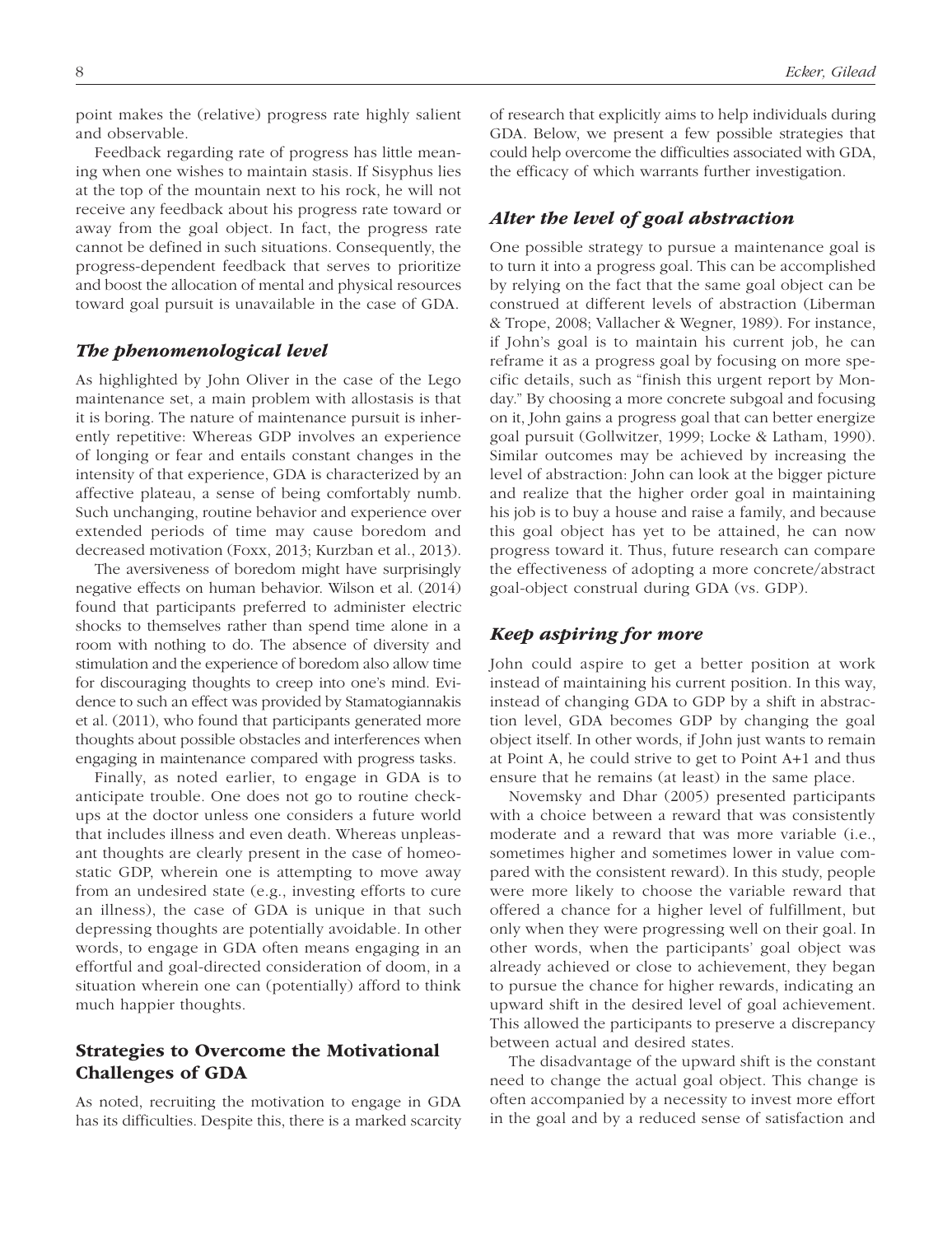accomplishment. Constantly increasing the level of desired achievement might be a common way for some individuals to engage in GDA, leading to the impression that they are never satisfied with what they have. Whereas some people might actually desire to achieve ever-higher goals, others might be content with what they have but nonetheless compelled to pursue higher goals for lack of a better strategy to ensure successful maintenance.

The aspire-for-more method is suited only for cases in which the shift upward in the desired goal is beneficial and resources are ample. If John gets a promotion at work and consequently shifts his goal object toward an even higher position, he will probably have to work harder but might also gain greater rewards. However, even in such cases, this strategy is clearly wasteful. Constantly increasing the threshold for goal attainment instead of maintaining the already attained goal object is a waste of resources that can result in neglecting other important goals. Perhaps a classic example is that of the workaholic who invests an excessive amount of time at work at the expense of his or her family. Additionally, for some maintenance goals, this strategy is highly counterproductive; trying to constantly improve personal hygiene, for instance, would result in excessive behavior and poor rewards. In fact, it may manifest as compulsive behavior.

## *Adopt a prevention focus or simulate losses*

As noted earlier, according to regulatory-focus theory (Higgins, 1998), individuals can pursue the same goal with a promotion orientation, which involves a focus on attaining/maintaining positive outcomes, or a prevention orientation, which involves a focus on (avoiding) negative outcomes. As explained earlier, this distinction is orthogonal to the GDA/GDP distinction: I can pursue a maintenance (or progress) goal by focusing on a negative outcome (e.g., "I have to keep eating healthy so that I don't become fat") or a positive one (e.g., "By maintaining a healthy diet, I manage to keep looking great").

Whereas both prevention and promotion framing can serve to motivate GDA, research has shown that the pursuit of a maintenance goal is facilitated by adopting a prevention orientation (Brodscholl et al., 2007). Prevention-focused participants valued a prize more when they worked to maintain it (i.e., when they believed that if they did not work hard, it would be taken away); in contrast, promotion-focused participants valued the prize more when they worked to attain it (i.e., when they believed that if they worked hard, they would receive the prize). This was the case whether the promotion/prevention focus was measured at the level of individuals or experimentally manipulated using a situational manipulation of a promotion/ prevention mindset.

Thus, despite the many motivational disadvantages of GDA described earlier, it is possible to motivate GDA by tapping into the power of humans' strong aversion to losses (Kahneman, Knetsch, & Thaler, 1991). Broadly speaking, people greatly value the objects they already possess (see, e.g., the endowment effect; Kahneman, Knetsch, & Thaler, 1990). The problem of motivating GDA is not that attained goal objects are not appreciated; rather, the problem is in the under-appreciation of the need to act to preserve these goal objects.

Consider, for example, the case of climate change. It is well agreed-on that we need our planet in order to live. However, unfortunately, individuals' loss aversion is not easily triggered by the threat of an environmental apocalypse that (luckily, still) lies in the distant future (Rickard, Yang, & Schuldt, 2016). One strategy, often applied by climate change activists, is to attempt to generate within individuals a vivid and concrete mental image of the consequences of climate change (e.g., melting ice caps, flooded cities). By making counterfactual worlds visible and concrete, one can hope to cause individuals to behave as if future events are already a reality and spur them to prevent cataclysmic events before rather than after—they occur (Jones et al., 2017).

Nonetheless, in some respects, simulated discrepancies will always be disadvantaged compared with actual experiences of discrepancy. For example, in many cases, simulated discrepancies are less vivid and evocative than actual discrepancies, most likely because of the uncertainty concerning their ontological status and the potential for numerous alternative simulations (for a review, see Gilead, Liberman, & Maril, 2012). Moreover, because mental simulation is a deliberate mental process, individuals are not obliged to engage in it, and indeed, they often choose not to (e.g., for reasons of limited capacity, motivated reasoning); in contrast, actual discrepancies in the world are brute facts—their existence is not a matter of our choosing.

### *Adopt a caregiving frame*

Although the elicitation of fear can be a powerful means to recruit individuals' motivation to engage in GDA, it is possible that GDA can also be motivated by more pleasant affective states. It is argued that humans have a hardwired motivational system aimed at promoting parental nurturance and care (Darwin, 1871; McDougall, 1908). When activated, the purported parental caregiving system (Kenrick, Griskevicius, Neuberg, & Schaller, 2010) easily spurs humans to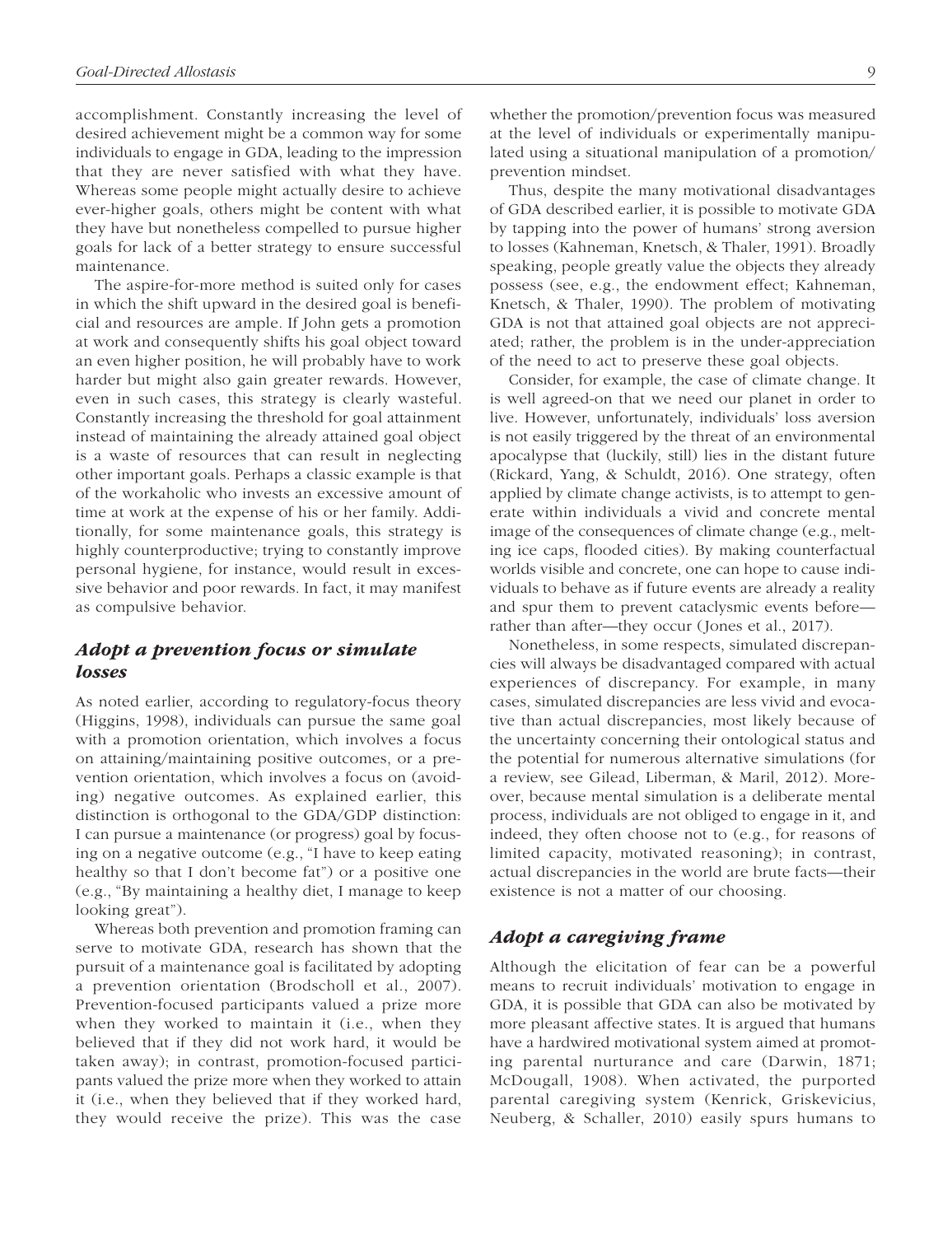engage in various behaviors aimed at ensuring the survival of offspring. It is possible that the parental caregiving motivation can produce maintenance-related behaviors that are easily perceived as means of their own.

A parent who prepares a sandwich for his or her child's school day may do so not out of the anxiety that the child will go hungry (i.e., a prevention-focused GDP) or out of the desire to see the child gain weight (i.e., a promotion-focused GDP). Rather, such goaldirected allostatic behavior, aimed at maintaining the well-being of one's child, may be accompanied and motivated by tender feelings of nurturance and love. Indeed, such behavior may not feel like a means to an end, but like an end in and of itself.

It is possible that the individuals' parental caregiving motivation can be co-opted to help individuals engage in care-related behaviors that are not directly related to maintaining the well-being of offspring. For example, situational factors that evoke the paternal instinct (e.g., Gilead & Liberman, 2014) might also improve GDA. For instance, when GDA is metaphorically framed or articulated in parental terms ("The city is our baby; let's keep it clean"), the mobilization of resources for that maintenance goal might be especially enhanced.

### *Employ strategic automaticity*

Whereas this article focuses on highlighting the unique challenges associated with GDA (vs. GDP), there are obviously also advantages associated with the maintenance goal pursuit, and it is possible that individuals could leverage these advantages to facilitate GDA. For example, as noted, in many situations, maintenance behavior is quite repetitive. Repetition has the disadvantage of reducing task engagement because of boredom but the advantage of generating highly practiced routines that can be acted on in an almost automatic manner. Indeed, much research on "implementation intentions" (e.g., Gollwitzer, 1999, 2014) suggests that successful goal pursuit can be facilitated when individuals "strategically automatize" their behaviors and create simple rules wherein contextual cues automatically yield a given action. For example, if John wants to maintain the vitality of his relationship with his spouse, he can set up an implementation intention to buy her flowers whenever he walks by a flower shop. Surely, such implementation intentions benefit both GDA and GDP processes. However, a testable hypothesis is that because many maintenance tasks are highly repetitive and thus more automatable, implementation intentions could be especially beneficial in the context of GDA.

### *Enjoy the ride*

Another way to mobilize individuals' resources toward GDA is to focus on enjoyment (Liberman & Dar, 2009) in order to evoke intrinsic motivation (Deci & Ryan, 1985), a state in which people view their behavior as a goal object in and of itself rather than as a means to an end (Kruglanski, 1975). Intrinsically motivated behavior and GDA share an important characteristic: the absence of a gap between actual and desired states. Although this is somewhat counterintuitive, research shows that the decision to relax efforts and adopt a more intrinsic view of the goal object can increase goal-object achievement (Deci & Ryan, 2012; Patall, Cooper, & Robinson, 2008). Relying on an intrinsic motivation as a strategy for GDA has clear advantages in that it reduces the experience of effort and increases

However, not every goal can successfully become intrinsic. According to Ryan and Deci (2000), an activity must satisfy several basic psychological needs to enable intrinsic motivation: People must feel competent and autonomous in performing the activity, and they must interact with other people and feel connected to them with relation to the activity. Clearly, such requirements cannot be fulfilled by any maintenance activity. For example, the activity of washing one's hair is unlikely to make one feel competent, autonomous, or socially connected.

well-being (Ryan & Deci, 2000).

What types of GDA could make use of this strategy? Consider the case of behavior change interventions (Foxx, 2013): Could an addiction rehabilitation program encourage its patients to feel competent and autonomous in their everyday task to remain sober and to relate strongly to other people in relation to that task? In this case, the answer seems to be affirmative. In fact, many intervention programs have already adopted the principles of intrinsic motivation for treatment of addiction (Markland, Ryan, Tobin, & Rollnick, 2005; McLeroy, Norton, Kegler, Burdine, & Sumaya, 2003). These programs incorporate group support, an emphasis on personal values, and group feedback that encourages an experience of competence, all in the patients' daily routine.

## The Importance of Studying GDA in the Domain of Mental Health

In this article, we argue that GDA is a distinct and consequential mental process that warrants consideration in theories and research into human motivation and cognition. The importance of the process of GDA may be most evident when considering the potential clinical implications of difficulties in GDA.

Clearly, successful completion of one's routine tasks—from maintaining basic hygiene to fulfilling professional duties and maintaining personal relationships is crucial for the ability to accrue positive life experiences and the ability to overcome life's adversities. A failure to engage in GDA likely puts individuals at risk for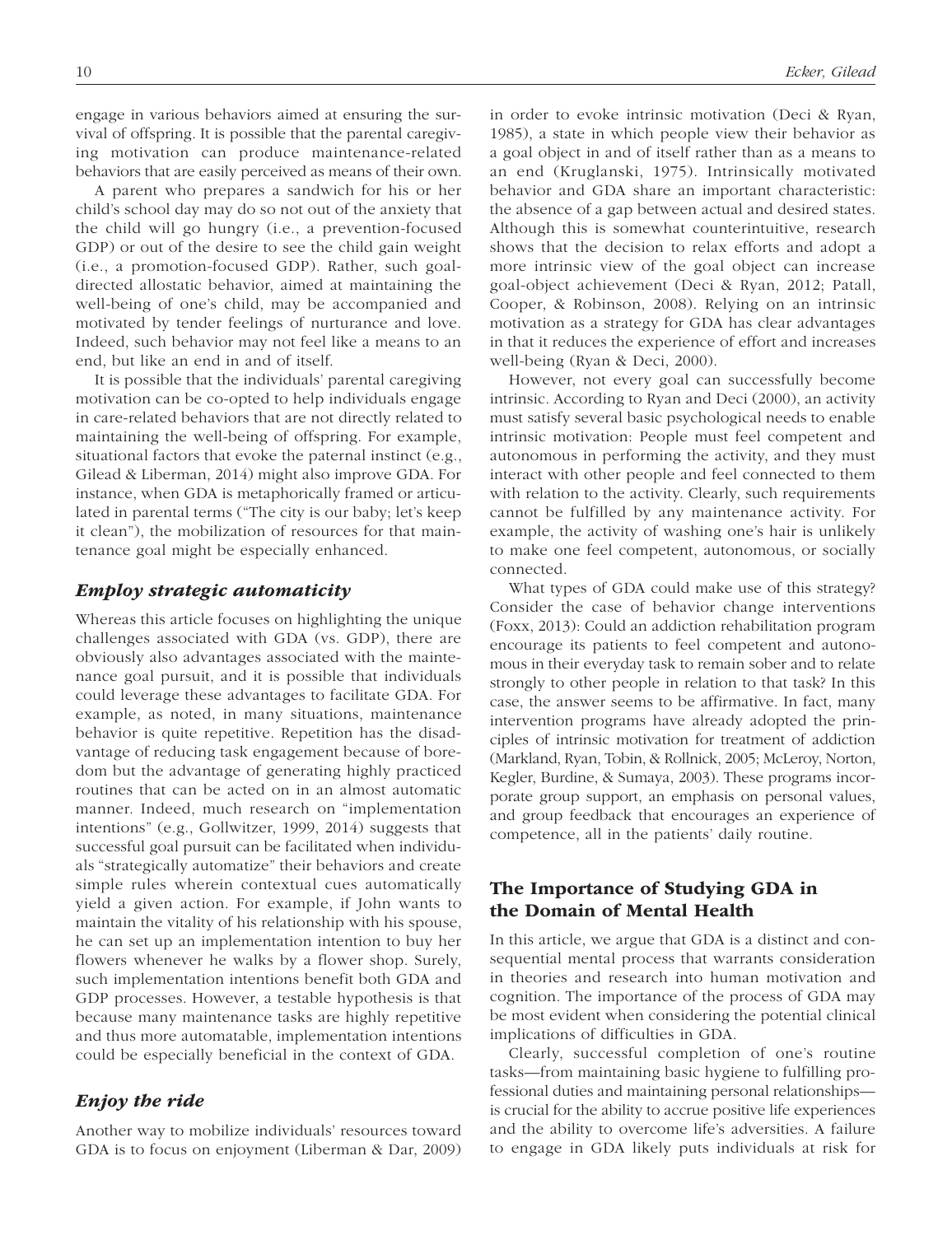exposure to stressors such as losing one's job (e.g., Dooley, Catalano, & Wilson, 1994) and deprives them of stress-protective factors such as those associated with being in stable long-term relationships (e.g., Kawachi & Berkman, 2001). These circumstances, in turn, greatly increase the risk of developing mental illnesses such as depression (e.g., Marin et al., 2011) and substance abuse (e.g., Goeders, 2003). Furthermore, several specific mental illnesses might be associated with difficulties in GDA (but not in GDP). In fact, one possibility—which remains to be empirically investigated—is that difficulties with GDA could have some causal role in the development of several psychopathologies.

Consider, for example, borderline personality disorder, which is characterized by (a) unstable self-image and relationships, (b) chronic feelings of emptiness, and (c) impulsive and self-destructive behavior (American Psychiatric Association, 2013). As noted earlier, maintaining a stable social environment (e.g., relationships, occupation) requires investing in maintenance behaviors; as such, individuals who experience difficulties in GDA (but not with GDP) may exhibit a pattern of tumultuous social lives, wherein they repeatedly attain and then lose important life goals. Moreover, whenever individuals' difficulties with GDA do not prevent them from having sound social surroundings, such difficulties may still manifest in a reduced ability to find motivation and a sense of purpose during the pursuit of daily maintenance goals, which will likely lead to frequent feelings of boredom and emptiness. In response to this sense of emptiness, such individuals may be prone to seeking situations in which their preserved motivational systems (i.e., GDP systems for approach and avoidance) kick in; as such, they could be more likely to engage in reckless, sensation-seeking, and self-destructive behaviors.

As discussed earlier, individuals may respond to the challenges of GDA by relying on various compensatory strategies; those individuals who have more marked difficulties with GDA are probably more likely to overrely on such strategies. For example, difficulties in GDA may encourage individuals to adopt the aspirefor-more strategy, wherein maintenance goals are replaced with ever-increasing progress goals (e.g., maintaining your current weight by trying to lose weight). Unfortunately, in many instances of maintenance goals, shifting to a progress goal could lead to the excessive, maladaptive behaviors (e.g., excessive washing, checking, dieting, or eating) that are a major part of the symptomatology of obsessive-compulsive disorder. In light of this, it is possible that overcompensation for GDA difficulties plays a role in the development of obsessive-compulsive disorder.

Thus, a testable hypothesis is that despite the fact that individuals with borderline personality disorder and obsessive-compulsive disorder exhibit vastly different symptomatologies, these illnesses may stem from a shared underlying cause: impairments in neural and/ or cognitive mechanisms that play an especially important role in GDA (e.g., prospective memory, prospection) and maladaptive/deficient self-regulatory strategies that people engage in to overcome the challenges of GDA (e.g., employing strategic automaticity, aspiring for more, altering goal abstraction). In light of this, we believe that there is room for further research that examines the degree of relative impairment in GDP and GDA processes across various mental illness, and especially in borderline personality disorder and obsessivecompulsive disorder.

Such a focus on the potential root causes of mental illness, rather than on the overt manifestations that characterize contemporary diagnoses, is in line with the recent Research Domain Criteria (RDoC) agenda of the National Institute of Mental Health (Insel et al., 2010). This framework aims to find remedies to mental illness by organizing research endeavors along a taxonomy of underlying systems that may subserve psychopathology. The taxonomy currently suggested by RDoC consists of five systems: negative valence systems, positive valence systems, cognitive systems, social processes, and arousal/regulatory systems.

For example, the negative valence systems (e.g., the response to acute threat, the response to frustrative nonrewards) and positive valence systems (e.g., approach motivation, expectancy/reward prediction error) of the RDoC domains capture processes associated with the affective/motivational substrates of GDP (which aim to reduce the discrepancy between the current state and the desired state). However, as noted before, GDA is not reducible to some type of long-term GDP. Likewise, the cognitive systems of the RDoC do not capture the unique cognitive challenges associated with GDA (e.g., prospective memory, prospection).

Yet, as we have argued herein, the process of GDA may play an important role in the etiology of different psychopathologies. In light of this, we believe that future work should investigate the potential benefits of incorporating the GDA/GDP distinction in developments of the RDoC framework.

### Directions for Future Research

## *Further characterizing the GDA/GDP distinction*

As exemplified throughout the article, human beings sometimes engage in proactive, goal-directed behaviors aimed at maintaining stasis. Inspired by the concept of physiological allostasis, we termed the mental process that subserves such behavior as the process of GDA.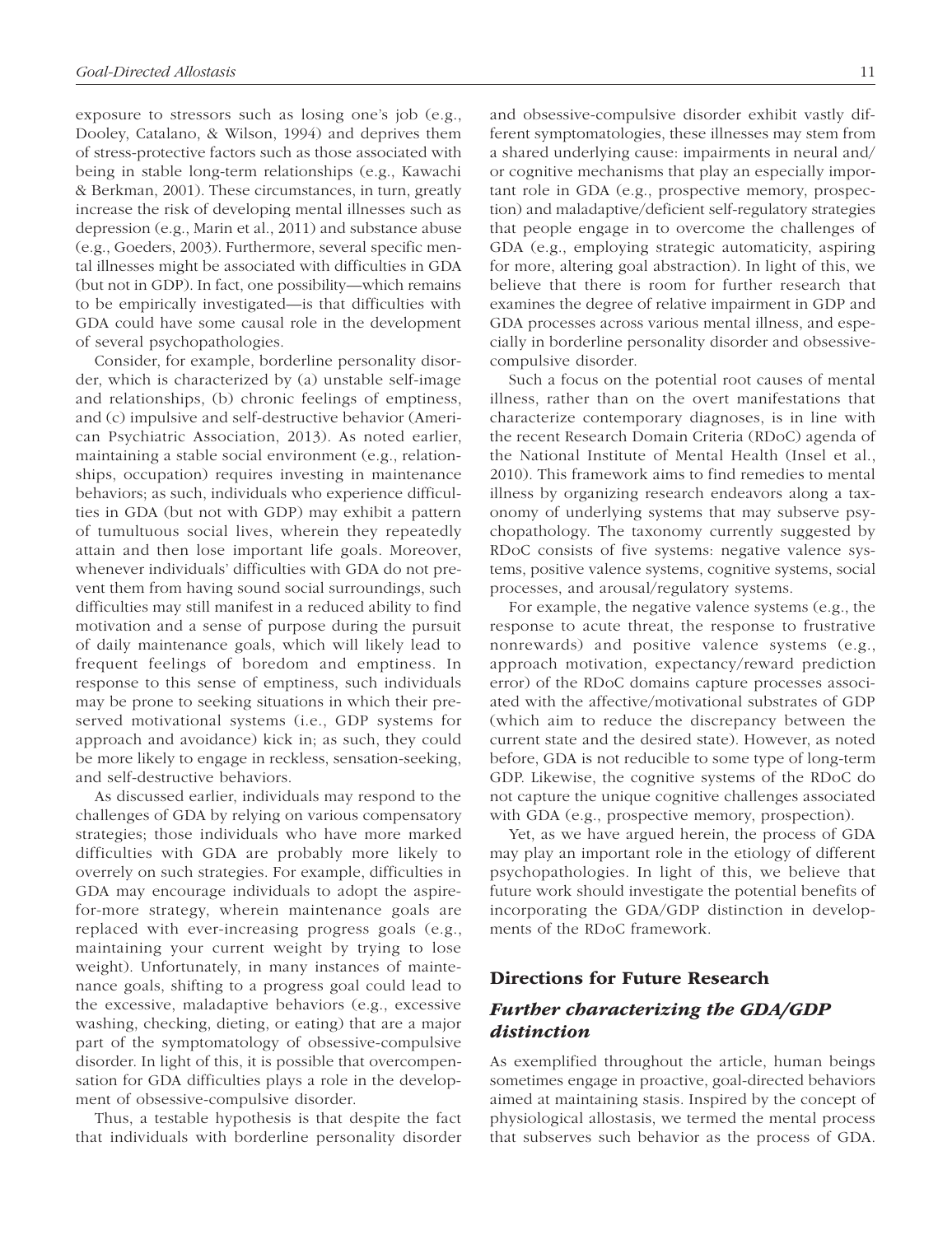We highlighted how this process differs from the process of GDP, wherein individuals strive to eliminate a discrepancy between their current and desired states.

Our discussion of GDP and GDA was based mainly on a theoretical analysis of the different functional, cognitive, and motivational characterizations of the two processes. Empirical research concerning the nature of the GDA/GDP distinction remains scarce. To date, research has documented some differences in phenomenology of GDA and GDP (e.g., Stamatogiannakis et al., 2010, 2011) as well as some situational factors that differentially affect the motivation to pursue progress rather than maintenance goals (e.g., Brodscholl et al., 2007). However, there are numerous aspects of the GDA versus GDP distinction that have yet to receive any empirical attention.

For example, future research should investigate the neural mechanisms involved in GDP versus GDA. As noted, we predict that compared with GDP, GDA should rely to a greater extent on neural mechanisms involved in prospection (D'Argembeau et al., 2010; Gilead, Liberman, & Maril, 2013; Szpunar, Spreng, & Schacter, 2014) and prospective memory (Burgess, Quayle, & Frith, 2001; Reynolds, West, & Braver, 2009). In contrast, GDP is likely to entail greater activation of limbic regions involved in both approach- and avoidancerelated behaviors (Aupperle, Melrose, Francisco, Paulus, & Stein, 2015; Ernst & Fudge, 2009; Grahn, Parkinson, & Owen, 2008; Guitart-Masip et al., 2012).

Similarly, it is possible to examine the differences between GDA and GDP using different behavioral tasks that gauge prospection (e.g., Addis, Wong, & Schacter, 2008), prospective memory (Einstein & McDaniel, 1990), approach motivation (e.g., Treadway, Buckholtz, Schwartzman, Lambert, & Zald, 2009), and avoidance motivation (e.g., Labar, Ledoux, Spencer, & Phelps, 1995). A testable hypothesis is that difficulties in the performance of maintenance behavior will be specifically associated with trait- or state-level impairments in prospection and prospective memory but not necessarily with impairments in terms of the existing set of RDoC constructs (i.e., response to acute threat, response to frustrative nonrewards, approach motivation, expectancy/reward prediction error, working memory capacity, selective attention, etc.).

### *Measuring GDA success*

One of the defining moments in research into motivation and self-regulation was the development of the marshmallow test (Mischel, Shoda, & Rodriguez, 1989), which provided investigators with a rigorous paradigm for measuring individuals' ability to resist short-term temptation for the sake of attaining greater long-term gains. This paradigm has spurred years of research into GDP processes and generated important insights concerning the determinants, stability, and consequences of effective self-regulation. Just as it is difficult to imagine research into GDP processes without the development of the marshmallow test, research into GDA probably cannot flourish without the development of paradigms to measure success in maintenance tasks. To date, such paradigms are completely absent.

Adequate measurement of maintenance behavior probably requires the use of experimental designs that examine behavior across extended periods of time. Fortunately, recent methodological advancements (e.g., the ability to run online, smartphone-based, and big-data studies) allow researchers to examine participants' maintenance behaviors for prolonged periods. It is now possible to conduct ecologically valid studies wherein participants' behavior before goal-object attainment (i.e., in the GDP phase) and after goal-object attainment (i.e., the GDA phase) can be compared.

For example, future research could use paradigms in which participants are asked to expend an amount of daily effort in order to acquire some prize; after attainment, participants will be notified that they need to continue expending some amount of effort in order not to lose the reward. A comparison of the intensity and frequency of behaviors in the GDP and GDA phases can provide a litmus test of the two processes. It is possible to characterize general laws of GDA across time (i.e., GDA gradients), similar to how the literature on GDP has described the time-dependent changes in intensity of behavior during the pursuit of progress goals (i.e., goal-proximity gradients; e.g., Bonezzi et al., 2011; Kivetz et al., 2006; Koo & Fishbach, 2012). Is maintenance behavior strongest immediately after goal attainment, or do individuals begin maintenance behaviors only after significant delays? Do individuals gradually form maintenance routines and develop predictable patterns of maintenance behavior over time? Such fundamental questions regarding goal-directed behavior are awaiting research.

Furthermore, future research could develop selfreport questionnaires of participants' trait-level perceived difficulties in maintenance versus attainment-related behaviors. The use of both self-report and behavioral measures of GDA will be needed in order to examine whether there is stable and meaningful individual variation in individuals' GDA performance as well as to examine the extent to which GDP and GDA performances are separable at the level of the individual. To the extent that trait-level variability in GDA is indeed stable and diverges from that captured by GDP, there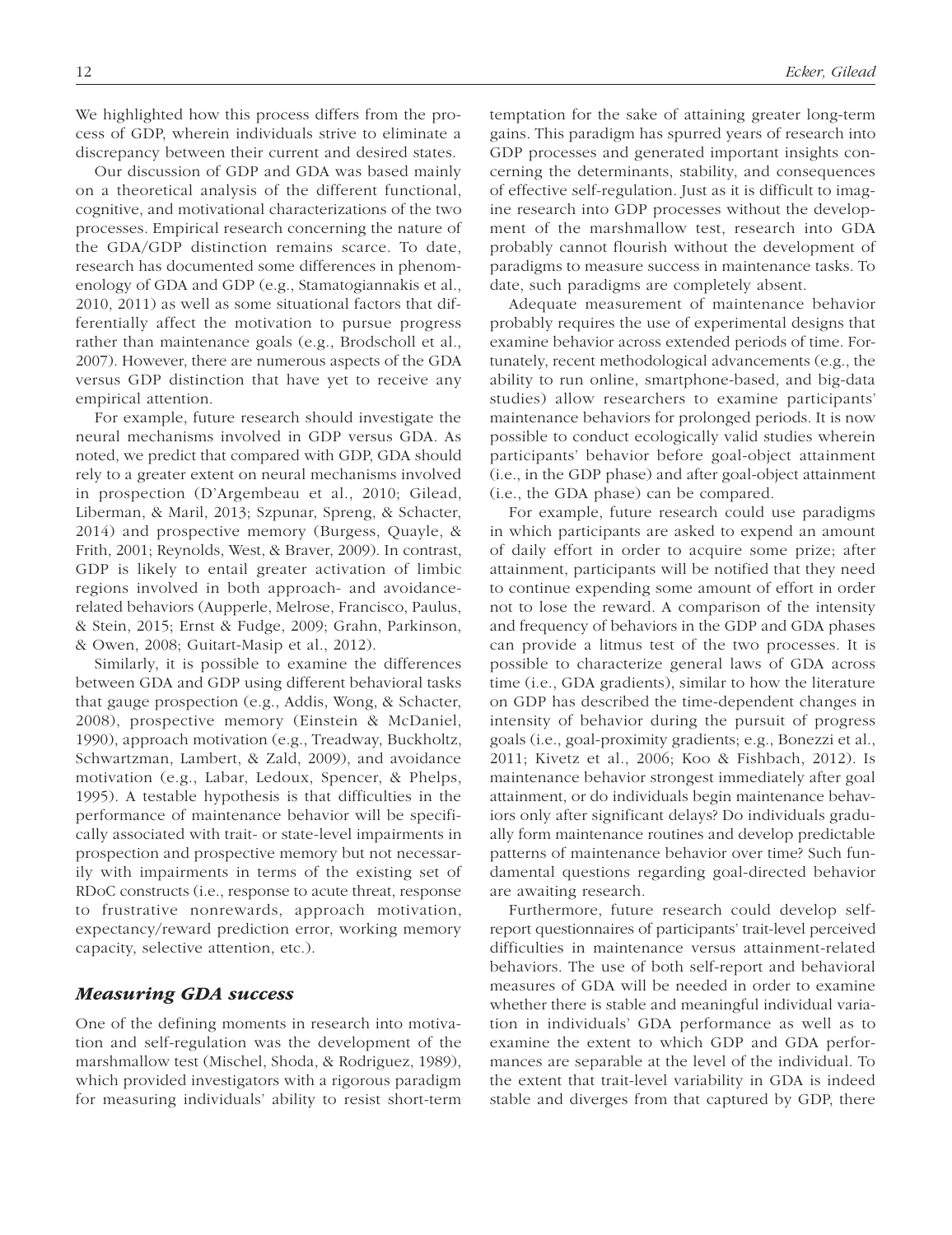will be a need for much research that investigates the relation between GDP/GDA and important life outcomes such as physical and mental health, scholastic and economic achievement, and maintenance of personal relationships.

# *Helping individuals during GDA*

Earlier, we highlighted a host of potential strategies that may assist individuals to succeed in the pursuit of maintenance goals. Specifically, we suggested that GDA may be facilitated if individuals alter their level of goal abstraction, keep aspiring for more, adopt a prevention focus, adopt a caregiving frame, apply strategic automaticity, or simply enjoy the ride. As noted, there is a need for studies that examine the extent to which these (and other) regulatory strategies are effective or destructive and whether they can be taught and put to use in daily lives. Furthermore, future research should investigate whether improvements in GDA performance contribute to individuals' well-being and whether they can reduce psychopathology.

Aside from improving individuals' ability to succeed in maintenance behavior, there is also a grave need for research that aims to help individuals cope with the affective plateaus inherent to GDA. Recent studies have shown that participants who were placed in a monotonous and dull experimental setting chose to selfadminister painful electric shocks (Nederkoorn, Vancleef, Wilkenhöner, Claes, & Havermans, 2016; Wilson et al., 2014). These findings exemplify the lengths to which people will go to distract themselves from feelings of boredom. And yet, despite years of fruitful research on emotion regulation (Gross, 1998, 2015), there is a marked absence of research into strategies and tools that could help individuals withstand boredom without resorting to self-destructive behaviors. As modern societies offer their citizens ever-increasing opportunities to distract themselves with novel fears and desires, psychological science should increase its efforts to help individuals cope with the sometimes-Sisyphean task of maintaining things as they are.

### Concluding Remarks

This article highlights GDA as an important topic for scientific investigation. We argued that GDA is a distinct process that plays a crucial role in human life, is not accommodated by the classic models of goal-directed behavior, and has not received enough attention in psychological research. We discussed the unique cognitive and motivational challenges associated with GDA and highlighted several strategies—the efficacy of which should be studied in future work—to overcome these challenges. We suggested that acknowledging the

distinction between GDA and GDP might be pivotal for modeling and predicting goal-pursuit behavior and for the study of mental illness and health. It is our hope that such future endeavors could yield useful insights and practical advice regarding the daily struggle to hold on to what we have.

### Action Editor

Marjorie Rhodes served as action editor and Robert J. Sternberg served as editor-in-chief for this article.

#### Declaration of Conflicting Interests

The author(s) declared that there were no conflicts of interest with respect to the authorship or the publication of this article.

#### Note

1. See<http://www.infrastructurereportcard.org>/

#### **References**

- Addis, D. R., Wong, A. T., & Schacter, D. L. (2008). Age-related changes in the episodic simulation of future events. *Psychological Science*, *19*, 33–41. doi:10.1111/j.1467- 9280.2008.02043.x
- Alcaro, A., & Panksepp, J. (2011). The SEEKING mind: Primal neuro-affective substrates for appetitive incentive states and their pathological dynamics in addictions and depression. *Neuroscience & Biobehavioral Reviews*, *35*, 1805–1820.
- American Psychiatric Association. (2013). *Diagnostic and statistical manual of mental disorders* (5th ed.). Washington, DC: Author.
- Anderson, J. W., Konz, E. C., Frederich, R. C., & Wood, C. L. (2001). Long-term weight-loss maintenance: A metaanalysis of US studies. *The American Journal of Clinical Nutrition*, *74*, 579–584.
- Ariely, D., & Wertenbroch, K. (2002). Procrastination, deadlines, and performance: Self-control by precommitment. *Psychological Science*, *13*, 219–224.
- Aupperle, R. L., Melrose, A. J., Francisco, A., Paulus, M. P., & Stein, M. B. (2015). Neural substrates of approach-avoidance conflict decision-making. *Human Brain Mapping*, *36*, 449–462.
- Austin, J. T., & Vancouver, J. B. (1996). Goal constructs in psychology: Structure, process, and content. *Psychological Bulletin*, *120*, 338–375.
- Bar, M. (2009). The proactive brain: Memory for predictions. *Philosophical Transactions of the Royal Society B: Biological Sciences*, *364*, 1235–1243.
- Baxter, L. A., & Simon, E. P. (1993). Relationship maintenance strategies and dialectical contradictions in personal relationships. *Journal of Social and Personal Relationships*, *10*, 225–242.
- Bonezzi, A., Brendl, C. M., & De Angelis, M. (2011). Stuck in the middle: The psychophysics of goal pursuit. *Psychological Science*, *22*, 607–612.
- Brodscholl, J. C., Kober, H., & Higgins, E. T. (2007). Strategies of self-regulation in goal attainment versus goal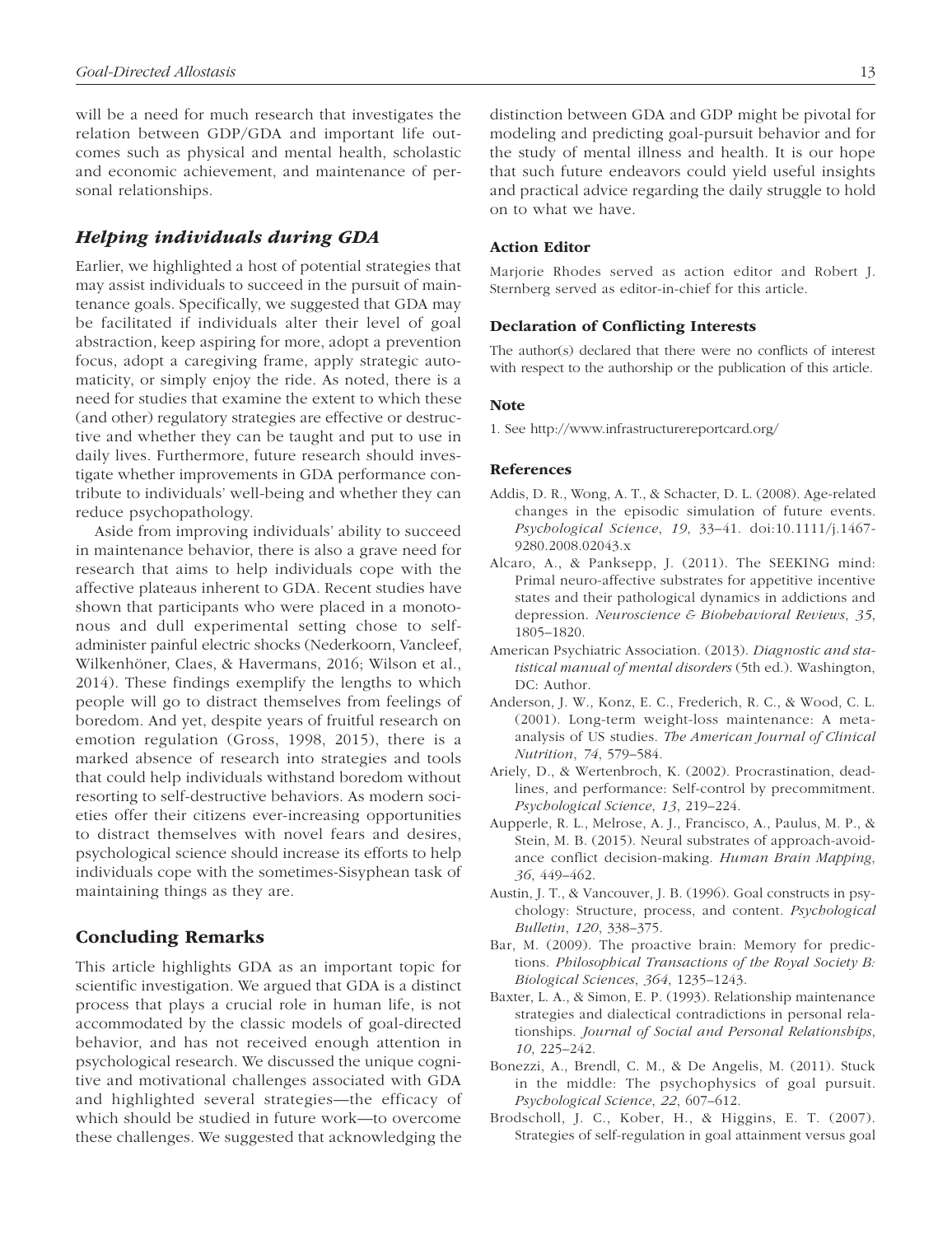maintenance. *European Journal of Social Psychology*, *37*, 628–648.

- Burgess, P. W., Quayle, A., & Frith, C. D. (2001). Brain regions involved in prospective memory as determined by positron emission tomography. *Neuropsychologia*, *39*, 545– 555. doi:10.1016/s0028-3932(00)00149-4
- Cannon, W. B. (1932). *The wisdom of the body*. New York, NY: W. W. Norton.
- Carver, C. S., & Scheier, M. F. (1982). Control theory: A useful conceptual framework for personality-social, clinical, and health psychology. *Psychological Bulletin*, *92*, 111–135.
- D'Argembeau, A., Stawarczyk, D., Majerus, S., Collette, F., Van der Linden, M., Feyers, D., . . . Salmon, E. (2010). The neural basis of personal goal processing when envisioning future events. *Journal of Cognitive Neuroscience*, *22*, 1701–1713. doi:10.1162/jocn.2009.21314
- Darwin, C. (1871). *The descent of man and selection in relation to sex*. New York, NY: Appleton.
- Deci, E. L., & Ryan, R. M. (1985). *Intrinsic motivation and self-determination in human behavior*. New York, NY: Plenum.
- Deci, E. L., & Ryan, R. M. (2012). Self-determination theory. In P. A. M. Van Lange, A. W. Kruglanski, & E. T. Higgins (Eds.), *Handbook of theories of social psychology* (Vol. 1, pp. 416–437). Thousand Oaks, CA: SAGE.
- Dooley, D., Catalano, R., & Wilson, G. (1994). Depression and unemployment: Panel findings from the Epidemiologic Catchment Area Study. *American Journal of Community Psychology*, *22*, 745–765.
- Duff, S., Harland, J., & Thangarajah, J. (2006). On proactivity and maintenance goals. In P. Stone & G. Weiss (Eds.), *Proceedings of the Fifth International Joint Conference on Autonomous Agents and Multiagent Systems* (pp. 1033– 1040). doi:10.1145/1160633.1160817
- Eddington, K., Dolcos, F., Cabeza, R. R., Krishnan, K., & Strauman, T. (2007). Neural correlates of promotion and prevention goal activation: An fMRI study using an idiographic approach. *Journal of Cognitive Neuroscience*, *19*, 1152–1162.
- Einstein, G. O., & McDaniel, M. A. (1990). Normal aging and prospective memory. *Journal of Experimental Psychology: Learning, Memory, and Cognition*, *16*, 717– 726. doi:10.1037/0278-7393.16.4.717
- Elliot, A. J., & Covington, M. V. (2001). Approach and avoidance motivation. *Educational Psychology Review*, *13*, 73–92.
- Elliot, A. J., & Fryer, J. W. (2008). The goal construct in psychology. In J. Shah & W. Gardner (Eds.), *Handbook of motivation science* (Vol. 18, pp. 235–250). New York, NY: Guilford Press.
- Ernst, M., & Fudge, J. L. (2009). A developmental neurobiological model of motivated behavior: Anatomy, connectivity and ontogeny of the triadic nodes. *Neuroscience & Biobehavioral Reviews*, *33*, 367–382. doi:10.1016/j.neu biorev.2008.10.009
- Fishbach, A., & Dhar, R. (2005). Goals as excuses or guides: The liberating effect of perceived goal progress on choice. *Journal of Consumer Research*, *32*, 370–377.
- Fishbach, A., Zhang, Y., & Trope, Y. (2010). Counteractive evaluation: Asymmetric shifts in the implicit value of

conflicting motivations. *Journal of Experimental Social Psychology*, *46*, 29–38.

- Förster, J., Liberman, N., & Friedman, R. S. (2007). Seven principles of goal activation: A systematic approach to distinguishing goal priming from priming of non-goal constructs. *Personality and Social Psychology Review*, *11*, 211–233.
- Foxx, R. M. (2013). The maintenance of behavioral change: The case for long-term follow-ups. *American Psychologist*, *68*, 728–736.
- Freud, S. (1923). *The ego and the id*. New York, NY: W. W. Norton.
- Fuchs, R., Seelig, H., Göhner, W., Burton, N. W., & Brown, W. J. (2012). Cognitive mediation of intervention effects on physical exercise: Causal models for the adoption and maintenance stage. *Psychology & Health*, *27*, 1480–1499.
- Gilead, M., & Liberman, N. (2014). We take care of our own: Caregiving salience increases out-group bias in response to out-group threat. *Psychological Science*, *25*, 1380–1387.
- Gilead, M., Liberman, N., & Maril, A. (2012). Construing counterfactual worlds: The role of abstraction. *European Journal of Social Psychology*, *42*, 391-397.
- Gilead, M., Liberman, N., & Maril, A. (2013). The language of future-thought: An fMRI study of embodiment and tense processing. *NeuroImage*, *65*, 267–279.
- Goeders, N. E. (2003). The impact of stress on addiction. *European Neuropsychopharmacology*, *13*, 435–441.
- Gollwitzer, P. M. (1999). Implementation intentions: Strong effects of simple plans. *American Psychologist*, *54*, 493– 503.
- Gollwitzer, P. M. (2014). Weakness of the will: Is a quick fix possible? *Motivation and Emotion*, *38*, 305–322.
- Grahn, J. A., Parkinson, J. A., & Owen, A. M. (2008). The cognitive functions of the caudate nucleus. *Progress in Neurobiology*, *86*, 141–155. doi:10.1016/j.pneuro bio.2008.09.004
- Gross, J. J. (1998). Antecedent- and response-focused emotion regulation: Divergent consequences for experience, expression, and physiology. *Journal of Personality and Social Psychology*, *74*, 224–237.
- Gross, J. J. (2015). Emotion regulation: Current status and future prospects. *Psychological Inquiry*, *26*, 1–26.
- Guitart-Masip, M., Nuys, Q. J. M., Fuentemilla, L., Dayan, P., Duzel, E., & Dolan, R. J. (2012). Go and no-go learning in reward and punishment: Interactions between affect and effect. *NeuroImage*, *62*, 154–166. doi:10.1016/j.neu roimage.2012.04.024
- Hallam, J., & Petosa, R. (2004). The long-term impact of a four-session work-site intervention on selected social cognitive theory variables linked to adult exercise adherence. *Health Education & Behaviour*, *31*, 88–100.
- Higgins, E. T. (1998). Promotion and prevention: Regulatory focus as a motivational principle. In M. P. Zanna (Ed.), *Advances in experimental social psychology* (Vol. 30, pp. 1–46). San Diego, CA: Academic Press.
- Higgins, E. T., Shah, J., & Friedman, R. (1997). Emotional responses to goal attainment: Strength of regulatory focus as moderator. *Journal of Personality and Social Psychology*, *72*, 515–525.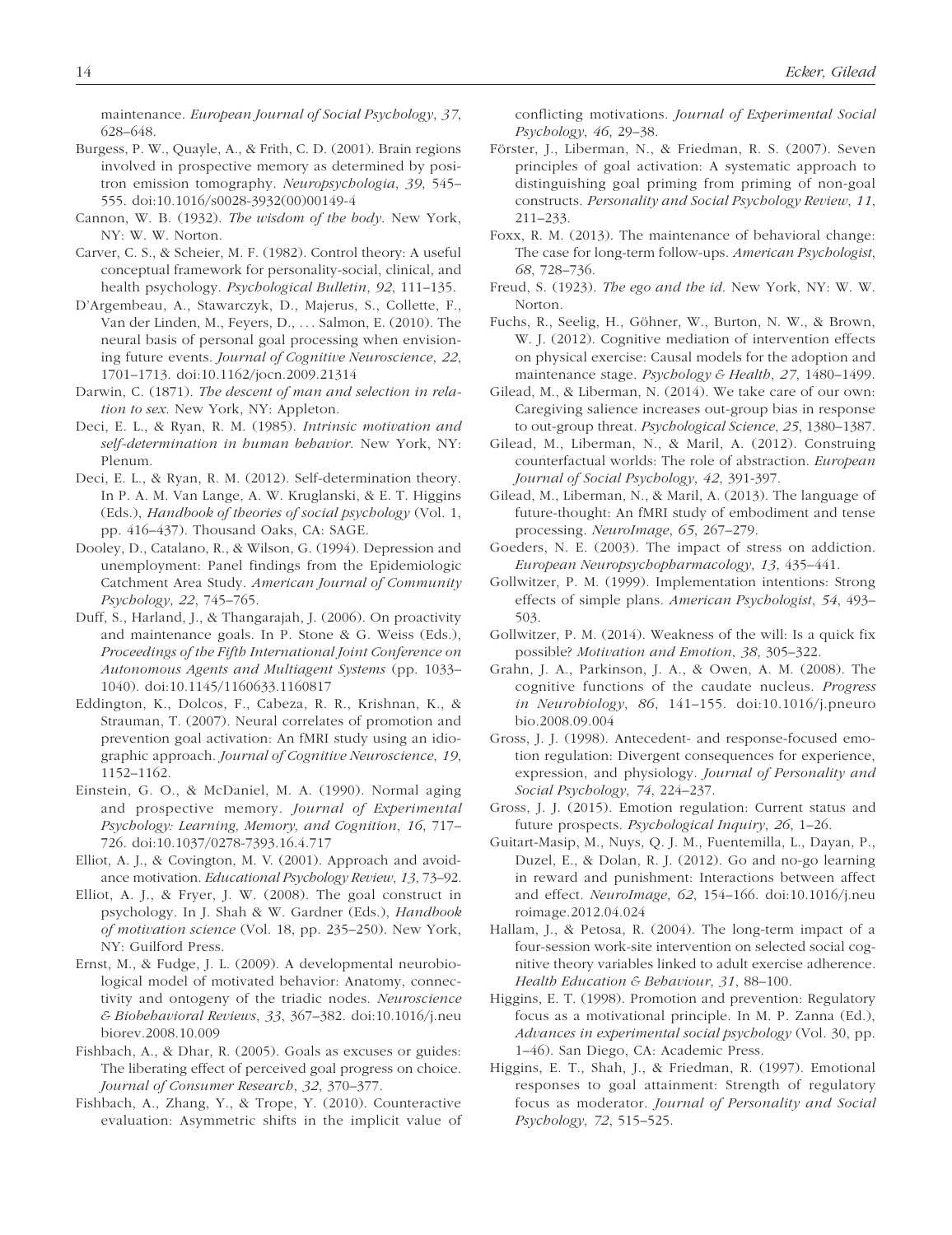- Hull, C. (1934). The rats' speed of locomotion gradient in the approach to food. *Journal of Comparative Psychology*, *17*, 393–422.
- Insel, T., Cuthbert, B., Garvey, M., Heinssen, R., Pine, D. S., Quinn, K., & Wang, P. (2010). Research domain criteria (RDoC): Toward a new classification framework for research on mental disorders. *The American Journal of Psychiatry*, *167*, 748–751.
- Johansen, K. (1961). Temperature regulation in the ninebanded armadillo (Dasypus novemcinctus mexicanus). *Physiological Zoölogy*, *34*, 126–144.
- Jones, C., Hine, D. W., & Marks, A. D. G. (2017). The future is now: Reducing psychological distance to increase public engagement with climate change. *Risk Analysis*, *37*, 331–341. doi:10.1111/risa.12601
- Kahneman, D., Knetsch, J. L., & Thaler, R. H. (1990). Experimental tests of the endowment effect and the Coase theorem. *Journal of Political Economy*, *98*, 1325–1348.
- Kahneman, D., Knetsch, J. L., & Thaler, R. H. (1991). The endowment effect, loss aversion, and status quo bias. *Journal of Economic Perspectives*, *5*, 193–206.
- Kawachi, I., & Berkman, L. F. (2001). Social ties and mental health. *Journal of Urban Health*, *78*, 458–467.
- Kenrick, D. T., Griskevicius, V., Neuberg, S. L., & Schaller, M. (2010). Renovating the pyramid of needs: Contemporary extensions built upon ancient foundations. *Perspectives on Psychological Science*, *5*, 292–314.
- Kenrick, D. T., & Shiota, M. N. (2008). Approach and avoidance motivation(s): An evolutionary perspective. In A. J. Elliot (Ed.), *Handbook of approach and avoidance motivation* (pp. 271–285). New York, NY: Psychology Press.
- Kivetz, R., Urminsky, O., & Zheng, Y. (2006). The goal-gradient hypothesis resurrected: Purchase acceleration, illusionary goal progress, and customer retention. *Journal of Marketing Research*, *43*, 39–58.
- Knee, C. R. (1998). Implicit theories of relationships: Assessment and prediction of romantic relationship initiation, coping, and longevity. *Journal of Personality and Social Psychology*, *74*, 360–270.
- Koo, M., & Fishbach, A. (2012). The small-area hypothesis: Effects of progress monitoring on goal adherence. *Journal of Consumer Research*, *39*, 493–509.
- Kruglanski, A. W. (1975). The endogenous-exogenous partition in attribution theory. *Psychological Review*, *82*, 387–406.
- Kruglanski, A. W. (1996). Motivated social cognition: Principles of the interface. In E. T. Higgins & A. W. Kruglanski (Eds.), *Social psychology: Handbook of basic principles* (pp. 493–522). New York, NY: Guilford Press.
- Kurzban, R., Duckworth, A., Kable, J. W., & Myers, J. (2013). An opportunity cost model of subjective effort and task performance. *Behavioral & Brain Sciences*, *36*, 661–679.
- Labar, K. S., Ledoux, J. E., Spencer, D. D., & Phelps, E. A. (1995). Impaired fear conditioning following unilateral temporal lobectomy in humans. *Journal of Neuroscience*, *15*, 6846–6855.
- Liberman, N., & Dar, R. (2009). Normal and pathological consequences of encountering difficulties in monitoring

progress toward goals. In G. B. Moskowitz & H. Grant (Eds.), *The psychology of goals* (pp. 277–303). New York, NY: Guilford Press.

- Liberman, N., & Trope, Y. (2008). The psychology of transcending the here and now. *Science*, *322*, 1201–1205.
- Lippke, S., Ziegelmann, J., & Schwarzer, R. (2004). Initiation and maintenance of physical exercise: Stage-specific effects of a planning intervention. *Research in Sports Medicine*, *12*, 221–240.
- Locke, E. A., & Latham, G. P. (1990). *A theory of goal setting and task performance*. Englewood Cliffs, NJ: Prentice Hall.
- Louro, M. J., Pieters, R., & Zeelenberg, M. (2007). Dynamics of multiple-goal pursuit. *Journal of Personality and Social Psychology*, *93*, 174–193.
- Marin, M. F., Lord, C., Andrews, J., Juster, R. P., Sindi, S., Arsenault-Lapierre, G., . . . Lupien, S. J. (2011). Chronic stress, cognitive functioning and mental health. *Neurobiology of Learning and Memory*, *96*, 583–595.
- Markland, D., Ryan, R. M., Tobin, V. J., & Rollnick, S. (2005). Motivational interviewing and self-determination theory. *Journal of Social & Clinical Psychology*, *24*, 811–831.
- Martin, L. L., & Tesser, A. (2009). Five markers of motivated behavior. In G. B. Moskowitz & H. Grant (Eds.), *The psychology of goals* (pp. 257−276). New York, NY: Guilford Press.
- McDougall, W. (1908). *An introduction to social psychology*. London, England: Methuen.
- McEwen, B. S., & Wingfield, J. C. (2003). The concept of allostasis in biology and biomedicine. *Hormones and Behavior*, *43*(1), 2–15.
- McLeroy, K. R., Norton, B. L., Kegler, M. C., Burdine, J. N., & Sumaya, C. V. (2003). Community-based interventions. *American Journal of Public Health*, *93*, 529–533.
- Mischel, W., Shoda, Y., & Rodriguez, M. L. (1989). Delay of gratification in children. *Science*, *244*, 933–938. doi:10.1126/science.2658056
- Nederkoorn, C., Vancleef, L., Wilkenhöner, A., Claes, L., & Havermans, R. C. (2016). Self-inflicted pain out of boredom. *Psychiatry Research*, *237*, 127–132.
- Novemsky, N., & Dhar, R. (2005). Goal fulfillment and goal targets in sequential choice. *Journal of Consumer Research*, *32*, 396–404.
- Oliver, J., & Carvell, T., & Gurewitch, D. (Writers), Prinzi, F. (Director), & Carvell, T., Oliver, J., & Taylor, J. (Producers). (2015, March 1). Infrastructure [Television series episode]. In *Last Week Tonight With John Oliver*. New York, NY: HBO.
- Ory, M. G., Smith, M. L., Mier, N., & Wernicke, M. M. (2010). The science of sustaining health behavior change: The health maintenance consortium. *American Journal of Health Behavior*, *34*, 647–659.
- Patall, E. A., Cooper, H., & Robinson, J. C. (2008). The effects of choice on intrinsic motivation and related outcomes: A meta-analysis of research findings. *Psychological Bulletin*, *134*, 270–300.
- Powers, W. T. (1973). *Behavior: The control of perception*. Chicago, IL: Aldine.